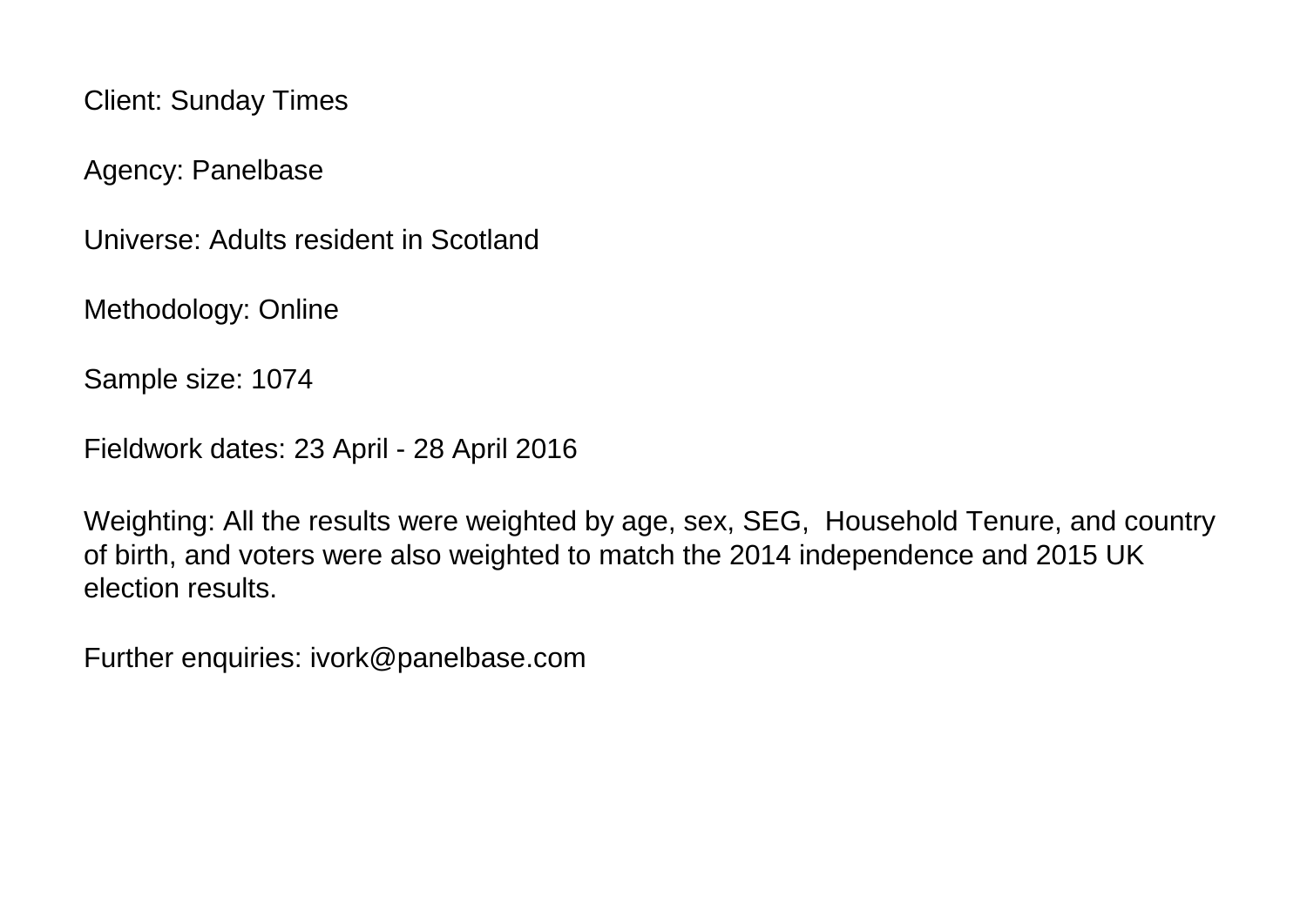| Base: 1,074                                                                        |                                                                    | Total             |                 |                                      |                                | Gender X Age                      |                    |                    | <b>SEG</b>              |                   |                                          |                                      |                                        |                                |                                |                             | Who did you vote for in the May 2015 UK Parliamentary Election? |       |                                   |                             |                                            |
|------------------------------------------------------------------------------------|--------------------------------------------------------------------|-------------------|-----------------|--------------------------------------|--------------------------------|-----------------------------------|--------------------|--------------------|-------------------------|-------------------|------------------------------------------|--------------------------------------|----------------------------------------|--------------------------------|--------------------------------|-----------------------------|-----------------------------------------------------------------|-------|-----------------------------------|-----------------------------|--------------------------------------------|
|                                                                                    |                                                                    |                   |                 |                                      |                                |                                   |                    |                    |                         |                   |                                          |                                      |                                        |                                |                                |                             |                                                                 |       |                                   |                             |                                            |
|                                                                                    |                                                                    |                   | Male x<br>16-34 | Male x<br>35-54                      | Male x<br>$55+$                | Female<br>x 16-34                 | Female<br>x 35-54  | Female<br>x 55+    | ABC1                    | C <sub>2</sub> DE | Conserv<br>ative                         | Labour                               | Liberal<br>Democr<br>at                | SNP                            | <b>UKIP</b>                    | Green<br>Party              | Plaid<br>Cymru                                                  | Other | Did not<br>vote                   | Can't<br>rememb<br>er       | was no<br>eligible<br>to vote              |
|                                                                                    | <b>Base: All respondents</b>                                       | 107<br>(1074)     | 159<br>(85)     | 176<br>(213)                         | 179<br>(193)                   | 161<br>(173)                      | 186<br>(219)       | 212<br>(191)       | 489<br>(626)            | 585<br>(448)      | 142<br>(143)                             | 232<br>(231)                         | 72<br>(47)                             | 478<br>(477)                   | 14<br>(24)                     | 15<br>(31)                  | 0<br>(0)                                                        | (2)   | 82<br>(84)                        | 28<br>(26)                  | $\mathbf{Q}$<br>(9)                        |
| If the referendum was held<br>again tomorrow, how would you                        | Base: All respondents Likely to vote (8-10)                        | 976<br>(987)      | 151<br>(81)     | 163<br>(200)                         | 171<br>(186)                   | 128<br>(141)                      | 173<br>(204)       | 189<br>(175)       | 459<br>(586)            | 517<br>(401)      | 138<br>(139)                             | 222<br>(219)                         | 61<br>(42)                             | 454<br>(460)                   | 14<br>(24)                     | 15<br>(29)                  | $\Omega$<br>(0)                                                 | (1)   | 43<br>(46)                        | 23<br>(21)                  | 6<br>(6)                                   |
| vote in response to the<br>question: Should Scotland be an<br>independent country? | Yes                                                                | 432<br>44%        | 80<br>53%       | 79<br>48%                            | 81<br>47%                      | 60<br>47%                         | 73<br>42%          | 59<br>31%          | 178<br>39%              | 254<br>49%        | 6<br>5%                                  | 30<br>14%                            | 5<br>8%                                | 368<br>81%                     | $\overline{2}$<br>11%          | 48%                         | $\Omega$<br>$\Omega$                                            | 100%  | 10<br>23%                         | 6%                          | $\overline{2}$<br>39%                      |
|                                                                                    | <b>No</b><br>Don't know                                            | 483<br>49%<br>61  | 62<br>41%       | 76<br>47%                            | 83<br>48%                      | 57<br>44%<br>11                   | 85<br>49%<br>16    | 120<br>63%<br>10   | 252<br>55%<br>29        | 230<br>45%<br>33  | 129<br>94%                               | 167<br>76%<br>24                     | 54<br>88%<br>-3                        | 61<br>13%<br>25                | 12<br>84%                      | 52%                         | $\mathbf{0}$<br>$\Omega$                                        |       | 31<br>71%                         | 20<br>86%                   | 25%                                        |
|                                                                                    | Would not vote                                                     | 6%                | 6%<br>0         | 5%<br>$\overline{0}$<br>ō            | 4%<br>$\Omega$<br>$\mathbf{0}$ | 9%<br>$\Omega$<br>0               | 9%<br>$\mathbf{0}$ | 5%<br>$\mathbf{0}$ | 6%<br>$\mathbf{0}$      | 6%                | 1%<br>$\Omega$<br>$\mathbf{0}$           | 11%<br>$\Omega$<br>$\overline{0}$    | 4%<br>$\Omega$<br>$\mathbf{0}$         | 6%<br>$\Omega$<br>$\mathbf{0}$ | 5%<br>$\Omega$<br>$\mathbf{0}$ | $\Omega$<br>$\bf{0}$        | $\mathbf{0}$<br>$\Omega$<br>$\mathbf{0}$                        |       | 6%<br>$\mathbf{0}$                | 9%<br>$\Omega$<br>οl        | 36%<br>O                                   |
| If the referendum was held<br>again tomorrow, how would you                        | Base: All respondents Likely to vote (8-10) excluding<br>undecided | 915<br>(927)      | 142<br>(76)     | 155<br>(189)                         | 163<br>(178)                   | 117<br>(131)                      | 158<br>(187)       | 179<br>(166)       | 430<br>(549)            | 485<br>(378)      | 136<br>(136)                             | 197<br>(198)                         | 59<br>(40)                             | 429<br>(433)                   | 13<br>(23)                     | 15<br>(29)                  | $\Omega$<br>(0)                                                 | (1)   | 41<br>(43)                        | 21<br>(20)                  | (4)                                        |
| vote in response to the<br>question: Should Scotland be an<br>independent country? | Yes                                                                | 432<br>47%        | 80<br>56%       | 79<br>51%                            | 81<br>49%                      | 60<br>51%                         | 73<br>46%          | 59<br>33%          | 178<br>41%              | 254<br>52%        | 6<br>5%                                  | 30<br>15%                            | 5<br>8%                                | 368<br>86%                     | 12%                            | 48%                         | $\Omega$                                                        | 100%  | 10<br>25%                         | 6%                          | 60%                                        |
|                                                                                    | <b>No</b>                                                          | 483<br>53%        | 62<br>44%       | 76<br>49%                            | 83<br>51%                      | 57<br>49%                         | 85<br>54%          | 120<br>67%         | 252<br>59%              | 230<br>48%        | 129<br>95%                               | 167<br>85%                           | 54<br>92%                              | 61<br>14%                      | 12<br>88%                      | 52%                         | ŋ                                                               |       | 31<br>75%                         | 20<br>94%                   | 40%                                        |
| Who do you think you will vote<br>for with your constituency vote?                 | Base: All respondents Likely to vote (8-10)                        | 933<br>(944)      | 143<br>(76)     | 155<br>(191)                         | 166<br>(182)                   | 116<br>(128)                      | 163<br>(192)       | 190<br>(175)       | 437<br>(563)            | 496<br>(381)      | 137<br>(139)                             | 214<br>(213)                         | 64<br>(43)                             | 443<br>(448)                   | 12<br>(22)<br>$\Omega$         | 15<br>(29)                  | $\Omega$<br>(0)                                                 | (1)   | 20<br>(25)                        | 20<br>(17)<br>$\mathcal{P}$ | $\mathbf{a}$<br>(7)<br>6                   |
|                                                                                    | <b>SNP</b><br>Labour                                               | 416<br>45%<br>196 | 57<br>40%<br>31 | 77<br>50%<br>34                      | 84<br>50%<br>32                | 60<br>52%<br>23                   | 73<br>45%<br>25    | 65<br>34%<br>51    | 163<br><b>37%</b><br>94 | 253<br>51%<br>102 | $\Delta$<br>3%<br>11                     | 12<br>5%<br>153                      | 1%<br>6                                | 387<br>87%<br>15               | 3%                             | 6%                          | $\Omega$<br>$\mathbf{0}$                                        |       | 19%                               | 12%<br>3                    | 77%<br>$\Omega$                            |
|                                                                                    | Conservative                                                       | 21%<br>144<br>15% | 22%<br>12<br>8% | 22%<br>23<br>15%                     | 19%<br>33<br>20%               | 20%<br>11<br>10%                  | 16%<br>28<br>17%   | 27%<br>37<br>20%   | 21%<br>90<br>20%        | 21%<br>54<br>11%  | 8%<br>101<br>74%                         | 71%<br>19<br>9%                      | 9%<br>13<br>20%                        | 3%<br>$\overline{2}$<br>1%     | 25%<br>G<br>24%                | 12%<br>$\Omega$<br>$\bf{0}$ | $\Omega$<br>$\Omega$<br>$\mathbf{0}$                            |       | 19%<br>17%                        | 15%<br>3<br>14%             | <sup>0</sup><br>7%                         |
|                                                                                    | Liberal Democrat                                                   | 53<br>6%          | 16<br>11%       | 3<br>2%                              | 14<br>8%                       | $\overline{\phantom{a}}$<br>2%    | 3%                 | 13<br>7%           | 29<br>7%                | 24<br>5%          | $\mathfrak{p}$<br>1%                     | 5<br>2%                              | 42<br>65%                              | 2<br>< 1%                      | 7%                             | $\Omega$<br>1%              | $\Omega$<br>$\mathbf{0}$                                        |       | 6%                                | $\Omega$<br>2%              | 12%                                        |
|                                                                                    | <b>Green Party</b><br>UKIP                                         | 28<br>3%          | 12<br>8%        | 3<br>2%<br>$\Omega$                  | 1%<br>$\Omega$                 | $\mathbf{3}$<br>2%<br>$\mathbf 0$ | 2%<br>- 0          | 3%                 | 19<br>4%                | 2%                | $\overline{2}$<br>2%<br>$\Omega$         | 3<br>1%<br>$\circ$                   | $\Omega$<br>$\bf{0}$<br>$\Omega$       | 10<br>2%<br>$\Omega$           | $\Omega$<br>4%<br>-C           | 11<br>76%<br>O              | $\overline{0}$<br>$\Omega$<br>$\Omega$                          |       | 4%<br>$\Omega$                    | $\Omega$<br>0<br>ΩI         | $\overline{0}$<br>$\mathbf{0}$<br>$\Omega$ |
|                                                                                    | Other                                                              | 11<br>1%          | O<br>$\sqrt{ }$ | $\mathbf{0}$<br>$\overline{7}$<br>4% | $\Omega$<br>1%                 | $\Omega$<br>1%                    | $\Omega$<br>1%     | $\Omega$           | $\Omega$<br>6<br>1%     | 1%                | $\mathbf{0}$<br>$\Omega$<br>$\mathbf{0}$ | $\mathbf{0}$<br>$\overline{1}$<br>1% | $\Omega$<br>$\overline{0}$<br>$\bf{0}$ | $\Omega$                       | O<br>31%                       | O<br>$\Omega$<br>$\Omega$   | $\Omega$<br>$\Omega$<br>$\Omega$                                |       | $\Omega$<br>$\overline{2}$<br>11% | οI<br>$\overline{0}$<br>0   | <sub>0</sub><br>$\Omega$<br>$\mathbf{0}$   |
|                                                                                    | Don't Know                                                         | 85<br>9%          | 15<br>10%       | 8<br>5%                              | 2%                             | 15<br>13%                         | 25<br>15%          | 19<br>10%          | 36<br>8%                | 49<br>10%         | 17<br>13%                                | 22<br>10%                            | 3<br>5%                                | 1%<br>23<br>5%                 | 5%                             | 4%                          | $\Omega$<br>$\Omega$                                            | 100%  | 5<br>24%                          | 11<br>57%                   | $\Omega$<br>4%                             |
|                                                                                    |                                                                    |                   |                 |                                      |                                |                                   |                    |                    |                         |                   |                                          |                                      |                                        |                                |                                |                             |                                                                 |       |                                   |                             |                                            |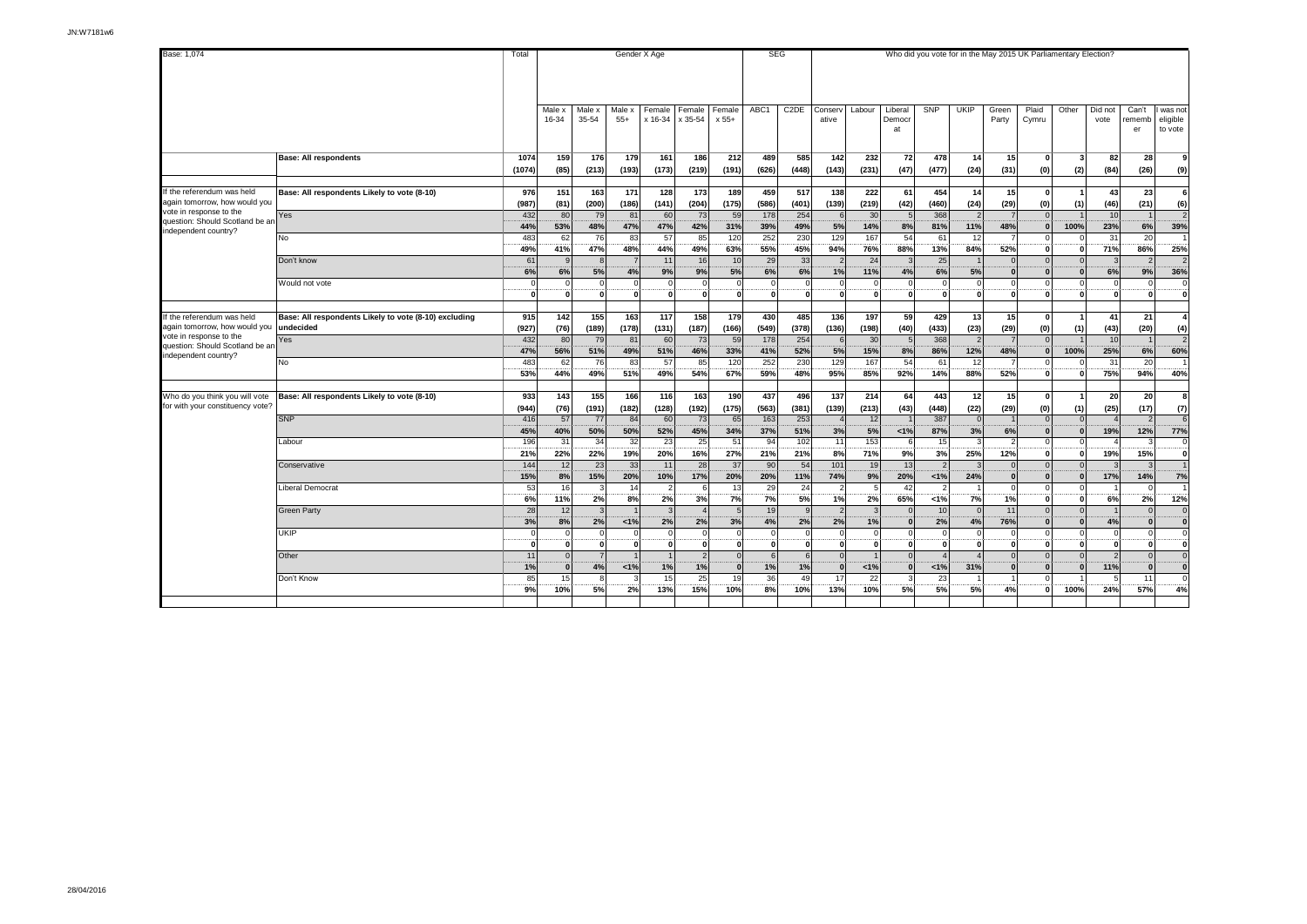| Base: 1,074                                                                           |                                                                    | Total              |                        | 2014 vote: Should Scotland<br>be an independent country? |                 |                         | Who did you vote for with your constituency vote in the May 2011 Scottish |                                    |                                   | Parliamentary Election?                        |                                     |                                 |                                  |                            |                                                   | Intended 2016 vote: Should<br>the United Kingdom remain<br>a member of the European<br>Union or leave the European<br>Union? |                     |                                      | Where were you born?           |                  |
|---------------------------------------------------------------------------------------|--------------------------------------------------------------------|--------------------|------------------------|----------------------------------------------------------|-----------------|-------------------------|---------------------------------------------------------------------------|------------------------------------|-----------------------------------|------------------------------------------------|-------------------------------------|---------------------------------|----------------------------------|----------------------------|---------------------------------------------------|------------------------------------------------------------------------------------------------------------------------------|---------------------|--------------------------------------|--------------------------------|------------------|
|                                                                                       |                                                                    |                    | I voted<br>Yes         | I voted<br><b>No</b>                                     | did not<br>vote | Consen<br>ative         | Labour                                                                    | Liberal<br>Democr<br>at            | <b>SNP</b>                        | Greens                                         | Other                               | Did not<br>vote                 | Can't<br>rememb<br>er            | Not<br>eligible<br>to vote | The UK<br>should<br>remain<br>in the<br><b>EU</b> | The UK<br>should<br>leave<br>the EU                                                                                          | Don't<br>know       | Scotland England                     |                                | Other            |
|                                                                                       | <b>Base: All respondents</b>                                       | 1074<br>(1074)     | 453<br>(499)           | 560<br>(514)                                             | 61<br>(61)      | 101<br>(111)            | 254<br>(246)                                                              | 67<br>(58)                         | 364<br>(379)                      | $\Omega$<br>(0)                                | 19<br>(25)                          | 143<br>(149)                    | 73<br>(67)                       | 53<br>(39)                 | 580<br>(584)                                      | 325<br>(327)                                                                                                                 | 141<br>(139)        | 891<br>(853)                         | 97<br>(147)                    | 86<br>(74)       |
| f the referendum was held<br>again tomorrow, how would you<br>vote in response to the | Base: All respondents Likely to vote (8-10)                        | 976<br>(987)       | 441<br>(487)           | 514<br>(476)                                             | 21<br>(24)      | 101<br>(110)            | 235<br>(233)                                                              | 64<br>(55)                         | 348<br>(367)                      | $\mathbf{0}$<br>(0)                            | 19<br>(25)                          | 103<br>(107)                    | 65<br>(59)                       | 42<br>(31)                 | 544<br>(552)                                      | 303<br>(308)                                                                                                                 | 122<br>(120)        | 817<br>(791)                         | 93<br>(138)                    | 66<br>(58)       |
| question: Should Scotland be an<br>independent country?                               | Yes<br>No                                                          | 432<br>44%<br>483  | 388<br>88%<br>34       | 33<br>6%<br>440                                          | 11<br>54%       | 8%<br>89                | 61<br>26%<br>159                                                          | 6%<br>55                           | 278<br>80%<br>53                  | $\overline{0}$<br>$\mathbf{0}$<br>$\Omega$     | 6<br>30%<br>12                      | 38<br>37%<br>54                 | 17<br>26%<br>46                  | 21<br>48%<br>16            | 269<br>49%<br>246                                 | 121<br>40%<br>165                                                                                                            | 37<br>31%<br>69     | 386<br>47%<br>378                    | 25<br>27%<br>65                | 22<br>33%<br>40  |
|                                                                                       | Don't know                                                         | 49%<br>61          | 8%<br>20               | 86%<br>41                                                | 44%             | 89%                     | 67%<br>15                                                                 | 86%<br>5                           | 15%<br>17                         | $\mathbf{0}$<br>$\overline{0}$<br>$\mathbf{0}$ | 61%<br>$\overline{2}$               | 53%<br>11                       | 71%                              | 37%                        | 45%<br>29                                         | 55%<br>16                                                                                                                    | 56%<br>16           | 46%<br>53                            | 70%                            | 60%              |
|                                                                                       | Would not vote                                                     | 6%<br>$\mathbf{0}$ | 5%<br>$\mathbf 0$<br>0 | 8%<br>$\mathbf 0$<br>0                                   | 2%<br>$\Omega$  | 4%<br>$\mathbf 0$<br>οl | 6%<br>$\Omega$<br>οl                                                      | 8%<br>$\mathsf{C}$<br>$\mathbf{0}$ | 5%<br>$\mathbf 0$<br>$\mathbf{0}$ | $\overline{0}$<br>0                            | 8%<br>$\mathbf 0$<br>$\overline{0}$ | 11%<br>$\Omega$<br>$\mathbf{0}$ | 3%<br>$\circ$<br>oľ              | 15%<br>$\Omega$            | 5%<br>$\Omega$<br>$\Omega$                        | 5%<br>$\mathbf 0$<br>$\overline{0}$                                                                                          | 13%<br>$\mathbf{0}$ | 7%<br>$\overline{0}$<br>$\mathbf{0}$ | 4%<br>$\Omega$<br>$\mathbf{0}$ | 7%               |
| If the referendum was held<br>again tomorrow, how would you                           | Base: All respondents Likely to vote (8-10) excluding<br>undecided | 915<br>(927)       | 422<br>(464)           | 473<br>(440)                                             | 20<br>(23)      | 97<br>(105)             | 220<br>(216)                                                              | 59<br>(50)                         | 331<br>(352)                      | $\mathbf{0}$<br>(0)                            | 17<br>(23)                          | 92<br>(98)                      | 62<br>(56)                       | 36<br>(27)                 | 515<br>(523)                                      | 286<br>(293)                                                                                                                 | 106<br>(104)        | 764<br>(743)                         | 90<br>(131)                    | 61<br>(53)       |
| vote in response to the<br>question: Should Scotland be an<br>independent country?    | Yes<br>No                                                          | 432<br>47%<br>483  | 388<br>92%<br>34       | 33<br>7%<br>440                                          | 11<br>55%       | 8%<br>89                | 61<br>28%<br>159                                                          | 7%<br>55                           | 278<br>84%<br>53                  | $\overline{0}$<br>$\mathbf{0}$<br>$\Omega$     | 6<br>33%<br>12                      | 38<br>41%<br>54                 | 17<br>27%<br>46                  | 21<br>57%<br>16            | 269<br>52%<br>246                                 | 121<br>42%<br>165                                                                                                            | 37<br>35%<br>69     | 386<br>51%<br>378                    | 25<br>28%<br>65                | 22<br>35%<br>40  |
|                                                                                       |                                                                    | 53%                | 8%                     | 93%                                                      | 45%             | 92%                     | 72%                                                                       | 93%                                | 16%                               | $\mathbf{0}$                                   | 67%                                 | 59%                             | 73%                              | 43%                        | 48%                                               | 58%                                                                                                                          | 65%                 | 49%                                  | 72%                            | 65%              |
| Who do you think you will vote<br>for with your constituency vote?                    | Base: All respondents Likely to vote (8-10)                        | 933<br>(944)       | 428<br>(470)           | 483<br>(450)                                             | 21<br>(24)      | 100<br>(109)            | 233<br>(231)                                                              | 60<br>(53)                         | 349<br>(367)                      | $\mathbf{0}$<br>(0)                            | 19<br>(25)                          | 74<br>(77)                      | 53<br>(49)                       | 45<br>(33)                 | 526<br>(535)                                      | 290<br>(294)                                                                                                                 | 112<br>(110)        | 784<br>(756)                         | 87<br>(133)                    | 62<br>(55)       |
|                                                                                       | <b>SNP</b><br>Labour                                               | 416<br>45%<br>196  | 341<br>80%<br>33       | 66<br>14%<br>158                                         | 38%             | 3%<br>10                | 52<br>23%<br>138                                                          | $\overline{5}$<br>9%<br>6          | 295<br>85%<br>8                   | $\Omega$<br>$\Omega$<br>$\Omega$               | 3<br>17%                            | 24<br>32%<br>20                 | 15<br>29%                        | 18<br>39%                  | 254<br>48%<br>113                                 | 115<br>40%<br>65                                                                                                             | 44<br>39%<br>17     | 377<br>48%<br>159                    | 20<br>23%<br>23                | 19<br>31%<br>14  |
|                                                                                       | Conservative                                                       | 21%<br>144         | 8%                     | 33%<br>134                                               | 24%             | 10%<br>79               | 59%<br>17                                                                 | 10%<br>11                          | 2%<br>11                          | $\Omega$<br>$\Omega$                           | 3%<br>$\overline{2}$                | 27%<br>$\epsilon$               | 17%                              | 12%                        | 22%<br>48                                         | 22%<br>69                                                                                                                    | 16%<br>27           | 20%<br>109                           | 27%<br>26                      | 22%<br>10        |
|                                                                                       | Liberal Democrat                                                   | 15%<br>53<br>6%    | 2%<br>12<br>3%         | 28%<br>40<br>8%                                          | 10%             | 79%                     | 7%<br>6                                                                   | 18%<br>27<br>45%                   | 3%<br>6                           | $\Omega$<br>$\Omega$<br>$\Omega$               | 12%<br>9%                           | 11%                             | 18%<br>9%                        | 16%                        | 9%<br>40<br>8%                                    | 24%<br>q                                                                                                                     | 24%<br>2%           | 14%<br>34                            | 29%                            | 15%<br>10<br>16% |
|                                                                                       | <b>Green Party</b>                                                 | 28<br>3%           | 14<br>3%               | 13<br>3%                                                 | 5%<br>4%        | 1%<br>1%                | 3%<br>$\mathcal{P}$<br>1%                                                 | Э<br>4%                            | 2%<br>$\overline{7}$<br>2%        | $\Omega$<br>$\Omega$                           | 6<br>30%                            | 7%<br>5<br>7%                   | 3%                               | 3%<br>8%                   | 24<br>5%                                          | 3%<br>2<br>1%                                                                                                                | 1%                  | 4%<br>22<br>3%                       | 10%<br>5%                      | 3%               |
|                                                                                       | UKIP                                                               |                    | $\Omega$<br>$\Omega$   | $\Omega$<br>$\Omega$                                     |                 | $\Omega$<br>$\Omega$    | $\Omega$<br>$\Omega$                                                      | $\Omega$<br>$\Omega$               | $\mathbf 0$<br>$\mathbf{0}$       | $\Omega$<br>$\Omega$                           | $\Omega$<br>$\Omega$                | C<br>$\Omega$                   | $\Omega$<br>0                    |                            | $\Omega$<br>$\Omega$                              | $\mathbf 0$<br>$\mathbf{0}$                                                                                                  | $\Omega$            | $\overline{0}$<br>$\Omega$           | $\Omega$<br>$\mathbf{0}$       |                  |
|                                                                                       | Other<br>Don't Know                                                | 11<br>1%<br>85     | 1%<br>18               | $\overline{g}$<br>2%<br>63                               | 4%              | $\Omega$                | 1%<br>15                                                                  | 2%                                 | 6<br>2%<br>16                     | $\Omega$<br>$\Omega$<br>$\Omega$               | $\Omega$<br>3%                      | 1%<br>11                        | $\overline{0}$<br>$\Omega$<br>13 | 3%                         | 1%<br>45                                          | 10<br>3%<br>19                                                                                                               | 20                  | 10<br>1%<br>73                       | 1%                             | 2%               |
|                                                                                       |                                                                    | 9%                 | 4%                     | 13%                                                      | 15%             | 7%                      | 7%                                                                        | 12%                                | 5%                                | $\Omega$                                       | 26%                                 | 15%                             | 25%                              | 21%                        | 9%                                                | 7%                                                                                                                           | 18%                 | 9%                                   | 5%                             | 10%              |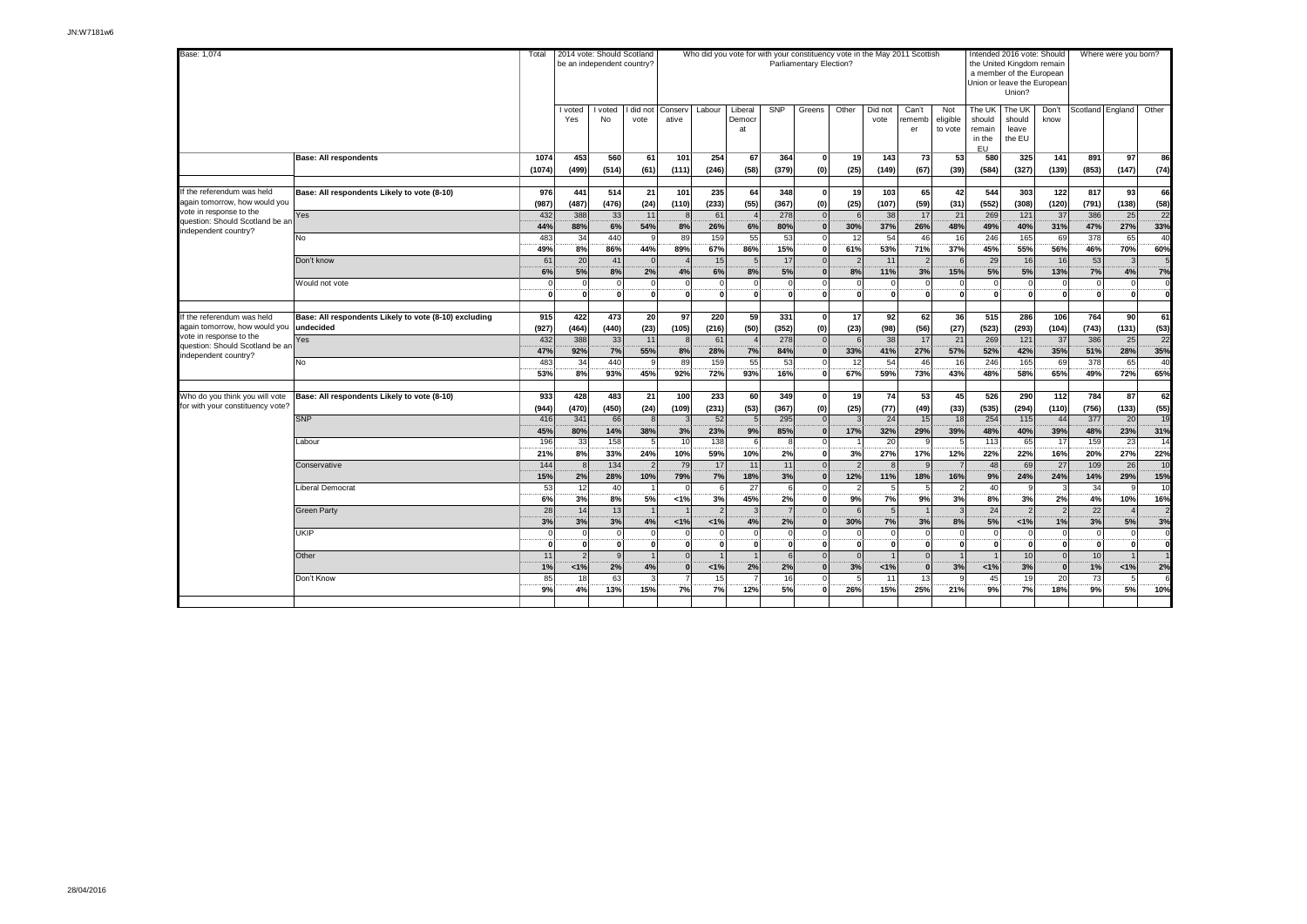| Base: 1,074                      |                                                                                                            | Total        |               |                |           | Gender X Age |                |             |              | <b>SEG</b>        |                      |                |                          |                | Who did you vote for in the May 2015 UK Parliamentary Election? |                          |                          |                 |                 |                          |                         |
|----------------------------------|------------------------------------------------------------------------------------------------------------|--------------|---------------|----------------|-----------|--------------|----------------|-------------|--------------|-------------------|----------------------|----------------|--------------------------|----------------|-----------------------------------------------------------------|--------------------------|--------------------------|-----------------|-----------------|--------------------------|-------------------------|
|                                  |                                                                                                            |              |               |                |           |              |                |             |              |                   |                      |                |                          |                |                                                                 |                          |                          |                 |                 |                          |                         |
|                                  |                                                                                                            |              |               |                |           |              |                |             |              |                   |                      |                |                          |                |                                                                 |                          |                          |                 |                 |                          |                         |
|                                  |                                                                                                            |              | Male x        | Male x         | Male x    | Female       | Female         | Female      | ABC1         | C <sub>2</sub> DE | Conserv              | Labour         | Liberal                  | SNP            | UKIP                                                            | Green                    | Plaid                    | Other           | Did not         | Can't                    | was not                 |
|                                  |                                                                                                            |              | 16-34         | 35-54          | $55+$     | x 16-34      | x 35-54        | x 55+       |              |                   | ative                |                | Democr<br>at             |                |                                                                 | Party                    | Cymru                    |                 | vote            | rememb<br>er             | eligible<br>to vote     |
|                                  |                                                                                                            |              |               |                |           |              |                |             |              |                   |                      |                |                          |                |                                                                 |                          |                          |                 |                 |                          |                         |
|                                  | <b>Base: All respondents</b>                                                                               | 1074         | 159           | 176            | 179       | 161          | 186            | 212         | 489          | 585               | 142                  | 232            | 72                       | 478            | 14                                                              | 15                       | $\mathbf{0}$             | 3               | 82              | 28                       | 9                       |
|                                  |                                                                                                            | (1074)       | (85)          | (213)          | (193)     | (173)        | (219)          | (191)       | (626)        | (448)             | (143)                | (231)          | (47)                     | (477)          | (24)                                                            | (31)                     | (0)                      | (2)             | (84)            | (26)                     | (9)                     |
| Who do you think you will vote   | Base: All respondents Likely to vote (8-10) excluding                                                      | 848          | 128           | 147            | 164       | 101          | 138            | 171         | 401          | 447               | 120                  | 192            | 61                       | 419            | 12                                                              | 14                       | $\mathbf{0}$             | $\mathbf{a}$    | 15 <sup>1</sup> | 9                        | $\overline{7}$          |
| for with your constituency vote? | undecided<br><b>SNP</b>                                                                                    | (864)<br>416 | (69)<br>57    | (180)          | (178)     | (113)        | (163)<br>73    | (161)<br>65 | (516)<br>163 | (348)             | (127)                | (194)          | (40)                     | (423)          | (21)                                                            | (27)                     | (0)<br>$\Omega$          | (0)<br>$\Omega$ | (18)            | (8)<br>$\mathcal{P}$     | (6)                     |
|                                  |                                                                                                            | 49%          | 45%           | 77<br>52%      | 84<br>51% | 60<br>60%    | 53%            | 38%         | 41%          | 253<br><b>57%</b> | 3%                   | 12<br>6%       | 1%                       | 387<br>92%     | $\overline{0}$<br>4%                                            | 7%                       | $\mathbf{0}$             |                 | 25%             | 29%                      | 6<br>81%                |
|                                  | Labour                                                                                                     | 196          | 31            | 34             | 32        | 23           | 25             | 51          | 94           | 102               | 11                   | 153            | 6                        | 15             | 3                                                               |                          | $\Omega$                 |                 |                 |                          | $\Omega$                |
|                                  |                                                                                                            | 23%          | 24%           | 23%            | 19%       | 23%          | 18%            | 30%         | 23%          | 23%               | 9%                   | 80%            | 9%                       | 4%             | 27%                                                             | 13%                      | $\Omega$                 | O               | 25%             | 35%                      | $\mathbf{0}$            |
|                                  | Conservative                                                                                               | 144          | 12            | 23             | 33        | 11           | 28             | 37          | 90           | 54                | 101                  | 19             | 13                       | 2              | $\mathbf{3}$                                                    | $\mathbf 0$              | $\Omega$                 |                 |                 |                          |                         |
|                                  |                                                                                                            | 17%          | 9%            | 16%            | 20%       | 11%          | 20%            | 22%         | <b>22%</b>   | 12%               | 84%                  | 10%            | 21%                      | 1%             | 25%                                                             | $\mathbf{0}$             | $\Omega$                 |                 | 23%             | 31%                      | 7%                      |
|                                  | Liberal Democrat                                                                                           | 53<br>6%     | 16            | -3<br>2%       | 14        | 2<br>2%      | $\epsilon$     | 13          | 29<br>7%     | 24<br>5%          | $\overline{2}$       | -5             | 42                       | $\overline{2}$ | 7%                                                              | $^{\circ}$               | $\Omega$<br>$\mathbf{0}$ |                 | 7%              |                          |                         |
|                                  | <b>Green Party</b>                                                                                         | 28           | 13%<br>12     | 3              | 8%        |              | 4%             | 7%          | 19           |                   | 1%<br>$\overline{2}$ | 2%             | 68%                      | 1%<br>10       | $\Omega$                                                        | 1%<br>11                 | $\Omega$                 |                 |                 | 5%                       | 12%<br>$\Omega$         |
|                                  |                                                                                                            | 3%           | 9%            | 2%             | 1%        | 3%           | 3%             | 3%          | 5%           | 2%                | 2%                   | 1%             |                          | 2%             | 4%                                                              | 79%                      | $\Omega$                 |                 | 6%              | $\Omega$                 | $\Omega$                |
|                                  | <b>UKIP</b>                                                                                                |              | $\Omega$      | $\Omega$       |           | $\Omega$     | $\Omega$       |             |              |                   | $\Omega$             | $\mathbf 0$    | $\Omega$                 | $\mathbf{0}$   | $\Omega$                                                        | $\mathbf 0$              | $\mathbf 0$              |                 | C               | $\Omega$                 | $\Omega$                |
|                                  |                                                                                                            |              | $\Omega$      | $\Omega$       |           | $\mathbf{0}$ | $\Omega$       |             |              |                   | $\Omega$             | $\Omega$       | $\Omega$                 | $\mathbf{0}$   | $\mathbf{0}$                                                    | $\mathbf{0}$             | $\mathbf{0}$             | O               | ſ               | $\Omega$                 | $\mathbf 0$             |
|                                  | Other                                                                                                      | 11           | $\Omega$      | $\overline{7}$ |           |              | $\overline{2}$ |             |              |                   | $\Omega$             |                | $\Omega$                 | $\overline{4}$ |                                                                 | $\Omega$                 | $\overline{0}$           | $\Omega$        | $\mathcal{P}$   | $\Omega$                 | $\Omega$                |
|                                  |                                                                                                            | 1%           | $\bf{0}$      | 5%             | 1%        | 1%           | 2%             |             | 1%           | 1%                | $\Omega$             | 1%             | $\mathbf{0}$             | 1%             | 33%                                                             | $\mathbf{0}$             | $\mathbf{0}$             |                 | 14%             | $\Omega$                 | $\mathbf{0}$            |
| Who do you think you will vote   | Base: All respondents Likely to vote (8-10)                                                                | 1043         | 153           | 169            | 173       | 152          | 186            | 208         | 481          | 561               | 142                  | 231            | 71                       | 477            | 14                                                              | 15                       | $\mathbf{0}$             | 3               | 56              | 26                       | 8                       |
| for with your regional vote?     |                                                                                                            | (1048)       | (83)          | (206)          | (187)     | (165)        | (219)          | (188)       | (616)        | (432)             | (143)                | (230)          | (46)                     | (476)          | (24)                                                            | (31)                     | (0)                      | (2)             | (63)            | (25)                     | (8)                     |
|                                  | <b>SNP</b>                                                                                                 | 405          | 56            | 68             | 78        | 65           | 75             | 64          | 162          | 243               | 5                    | 15             | 6                        | 362            | $\Omega$                                                        |                          | $\Omega$                 |                 |                 |                          | $\Delta$                |
|                                  |                                                                                                            | 39%          | 36%           | 40%            | 45%       | 43%          | 40%            | 31%         | 34%          | 43%               | 4%                   | 6%             | 8%                       | 76%            | $\mathbf{0}$                                                    | 6%                       | $\mathbf{0}$             |                 | 16%             | 14%                      | 53%                     |
|                                  | abour                                                                                                      | 200          | 34            | 29             | 30        | 33           | 27             | $\Delta$ f  | 87           | 113               |                      | 146            | q                        | 24             |                                                                 |                          | $\Omega$                 |                 |                 |                          | $\Omega$                |
|                                  |                                                                                                            | 19%          | 22%           | 17%            | 17%       | 21%          | 15%            | 22%         | 18%          | 20%               | 7%                   | 63%            | 12%                      | 5%             | 14%                                                             | 5%                       | $\mathbf{0}$             |                 | 11%             | 11%                      | $\bf{0}$                |
|                                  | Conservative                                                                                               | 172<br>16%   | 19<br>12%     | 26<br>15%      | 37<br>21% | 15<br>10%    | 32<br>17%      | 43<br>21%   | 104<br>22%   | 68<br>12%         | 100<br>71%           | 23<br>10%      | 22<br>31%                | 10<br>2%       | 21%                                                             | $\Omega$<br>$\mathbf{0}$ | $\Omega$<br>$\bf{0}$     |                 | 11%             | 20%                      | 17%                     |
|                                  | <b>Green Party</b>                                                                                         | 57           | 15            | 13             |           | Е            |                | 12          | 35           | 21                |                      |                |                          | 30             | $\Omega$                                                        | 10                       | $\Omega$                 |                 |                 |                          |                         |
|                                  |                                                                                                            | 5%           | 9%            | 7%             | 4%        | 4%           | 2%             | 6%          | 7%           | 4%                | 2%                   | 4%             | 3%                       | 6%             | $\mathbf 0$                                                     | 68%                      | $\mathbf 0$              |                 | 3%              | O                        | 18%                     |
|                                  | <b>Liberal Democrat</b>                                                                                    | 38           | $\mathcal{B}$ |                | 10        |              |                | 10          | 23           | 15                |                      |                | 26                       | $\mathbf 0$    | $\Omega$                                                        | $\Omega$                 | $\Omega$                 |                 |                 |                          | $\Omega$                |
|                                  |                                                                                                            | 4%           | 5%            | 2%             | 6%        | 2%           | 2%             | 5%          | 5%           | 3%                | 2%                   | 2%             | 37%                      | $\mathbf 0$    | 3%                                                              | 1%                       | $\bf{0}$                 | $\mathbf{r}$    | 5%              | $\Omega$                 | $\mathbf 0$             |
|                                  | <b>UKIP</b>                                                                                                | 27           | $\mathcal{P}$ | 12             |           | $\Omega$     | $\mathbf{a}$   |             | 12           | 15                |                      | -6             | $\Omega$                 | 6              | $\mathbf{R}$                                                    | $\mathbf 0$              | $\Omega$                 |                 |                 |                          | $\Omega$                |
|                                  |                                                                                                            | 3%           | 1%            | 7%             | 2%        | $\Omega$     | 2%             | 3%          | 2%           | 3%                | 3%                   | 2%             | $\mathbf 0$              | 1%             | 57%                                                             | $\mathbf{0}$             | $\overline{0}$           | $\Omega$        | 4%              | 2%                       | $\mathbf 0$<br>$\Omega$ |
|                                  | RISE, the new Scottish coalition of pro-independence socialists,<br>including the Scottish Socialist Party | 16<br>2%     | 3%            | 2%             | 2%        | 2%           | 1%             | 1%          | 1%           | 11<br>2%          | $\Omega$<br>$\bf{0}$ | 1%             | $\Omega$<br>$\mathbf{0}$ | 11<br>2%       | $\Omega$<br>$\mathbf{0}$                                        | 10%                      | $\Omega$<br>$\bf{0}$     | 52%             | 2%              | $\Omega$<br>$\mathbf{0}$ | $\mathbf 0$             |
|                                  | Other                                                                                                      |              | $\Omega$      | $\Omega$       |           | $\Omega$     |                |             |              |                   | $\Omega$             | $\mathbf 0$    | $\Omega$                 |                | $\Omega$                                                        | $\mathbf 0$              | $\Omega$                 |                 |                 | $\Omega$                 | $\Omega$                |
|                                  |                                                                                                            | 1%           | $\mathbf{0}$  | $\mathbf{0}$   | < 1%      | $\Omega$     | 1%             |             | 1%           | $\Omega$          | $\mathbf{0}$         | $\overline{0}$ | $\mathbf 0$              | 1%             | $\mathbf{0}$                                                    | $\mathbf{0}$             | $\bf{0}$                 | O               | 2%              | $\mathbf{0}$             | $\mathbf 0$             |
|                                  | Don't Know                                                                                                 | 127          | 16            | 14             |           | 29           | 38             | 26          | 52           | 75                | 17                   | 28             | 6                        | 31             |                                                                 | $\overline{2}$           | $\Omega$                 |                 | 27              | 14                       |                         |
|                                  |                                                                                                            | 12%          | 10%           | 8%             | 2%        | 19%          | 21%            | 12%         | 11%          | 13%               | 12%                  | 12%            | 9%                       | 7%             | 4%                                                              | 10%                      | $\mathbf{0}$             | 48%             | 48%             | 52%                      | 13%                     |
|                                  |                                                                                                            |              |               |                |           |              |                |             |              |                   |                      |                |                          |                |                                                                 |                          |                          |                 |                 |                          |                         |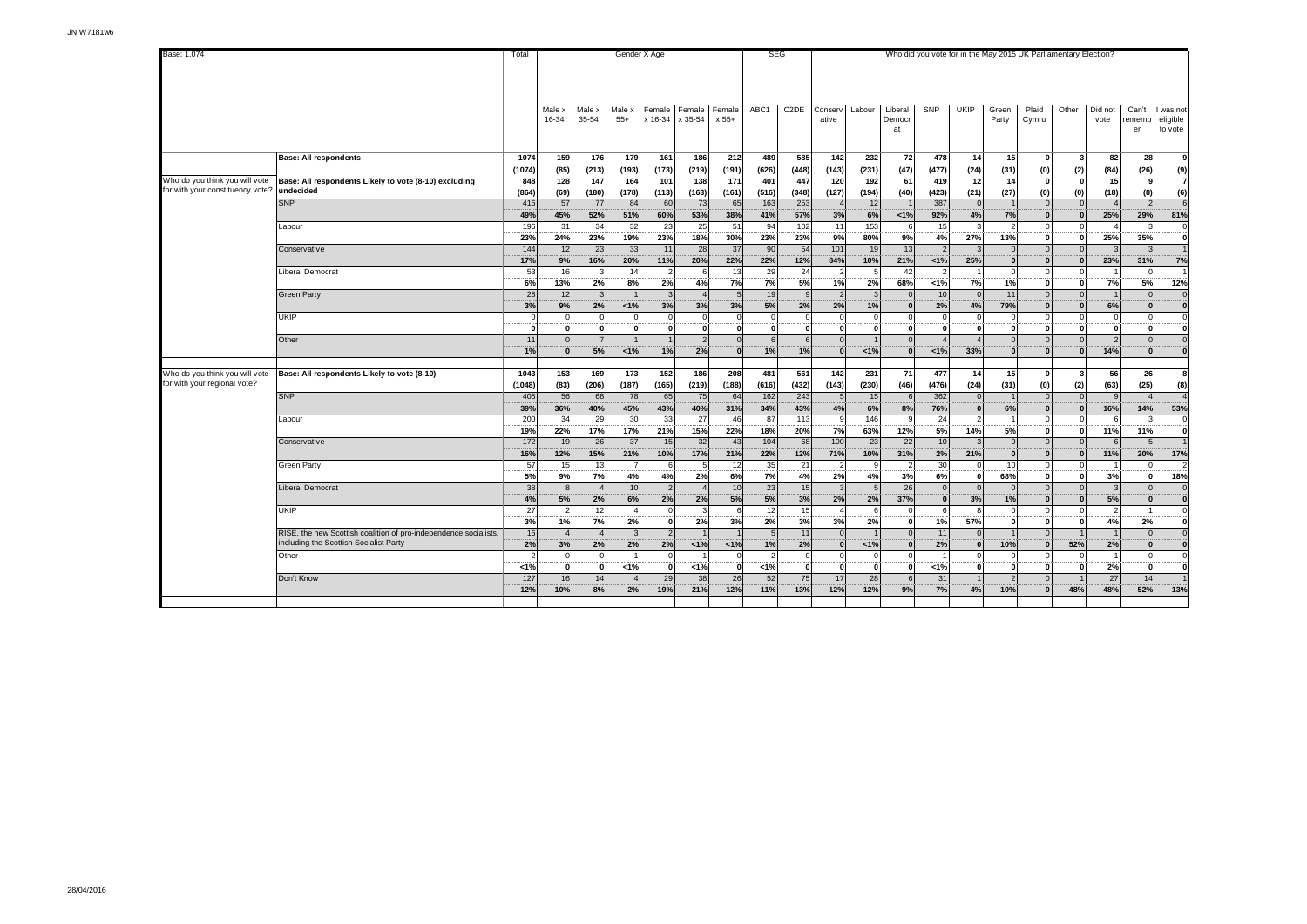| Base: 1,074                                                        |                                                                                                            | Total          |                     | 2014 vote: Should Scotland<br>be an independent country? |                 |                                  |                               |                          |                          | Who did you vote for with your constituency vote in the May 2011 Scottish<br>Parliamentary Election? |                      |                 |                            |                            |                                            | Intended 2016 vote: Should<br>the United Kingdom remain<br>a member of the European<br>Union or leave the European<br>Union? |               |                              | Where were you born?          |            |
|--------------------------------------------------------------------|------------------------------------------------------------------------------------------------------------|----------------|---------------------|----------------------------------------------------------|-----------------|----------------------------------|-------------------------------|--------------------------|--------------------------|------------------------------------------------------------------------------------------------------|----------------------|-----------------|----------------------------|----------------------------|--------------------------------------------|------------------------------------------------------------------------------------------------------------------------------|---------------|------------------------------|-------------------------------|------------|
|                                                                    |                                                                                                            |                | I voted<br>Yes      | I voted<br><b>No</b>                                     | did not<br>vote | Conserv<br>ative                 | Labour                        | Liberal<br>Democr<br>at  | SNP                      | Greens                                                                                               | Other                | Did not<br>vote | Can't<br>rememb<br>er      | Not<br>eligible<br>to vote | The UK<br>should<br>remain<br>in the<br>EU | The UK<br>should<br>leave<br>the EU                                                                                          | Don't<br>know | Scotland England             |                               | Other      |
|                                                                    | <b>Base: All respondents</b>                                                                               | 1074<br>(1074) | 453<br>(499)        | 560<br>(514)                                             | 61<br>(61)      | 101<br>(111)                     | 254<br>(246)                  | 67<br>(58)               | 364<br>(379)             | $\mathbf{0}$<br>(0)                                                                                  | 19<br>(25)           | 143<br>(149)    | 73<br>(67)                 | 53<br>(39)                 | 580<br>(584)                               | 325<br>(327)                                                                                                                 | 141<br>(139)  | 891<br>(853)                 | 97<br>(147)                   | 86<br>(74) |
| Who do you think you will vote<br>for with your constituency vote? | Base: All respondents Likely to vote (8-10) excluding<br>undecided                                         | 848<br>(864)   | 410<br>(450)        | 420<br>(395)                                             | 18<br>(19)      | 93<br>(102)                      | 217<br>(218)                  | 53<br>(46)               | 333<br>(349)             | $\mathbf{0}$<br>(0)                                                                                  | 14<br>(20)           | 62<br>(65)      | 40<br>(37)                 | 36<br>(27)                 | 481<br>(493)                               | 270<br>(276)                                                                                                                 | 92<br>(90)    | 710<br>(692)                 | 82<br>(125)                   | 56<br>(47) |
|                                                                    | <b>SNP</b>                                                                                                 | 416<br>49%     | 341<br>83%          | 66<br>16%                                                | 45%             | 3<br>3%                          | 52<br>24%                     | 10%                      | 295<br>89%               | $\sqrt{ }$<br>$\mathbf{0}$                                                                           | 23%                  | 24<br>38%       | 15<br>38%                  | 18<br>49%                  | 254<br>53%                                 | 115<br>42%                                                                                                                   | 44<br>47%     | 377<br>53%                   | 20<br>24%                     | 19<br>35%  |
|                                                                    | Labour                                                                                                     | 196<br>23%     | 33<br>8%            | 158<br>38%                                               | 28%             | 10<br>11%                        | 138<br>64%                    | 6<br>11%                 | 8<br>2%                  | C<br>0                                                                                               | 4%                   | 20<br>32%       | q<br>22%                   | 15%                        | 113<br>24%                                 | 65<br>24%                                                                                                                    | 17<br>19%     | 159<br>22%                   | 23<br>28%                     | 14<br>24%  |
|                                                                    | Conservative                                                                                               | 144<br>17%     | $\mathcal{F}$<br>2% | 134<br>32%                                               | 12%             | 79<br>85%                        | 17<br>8%                      | 11<br>20%                | 11<br>3%                 | $\sqrt{ }$<br>$\mathbf{0}$                                                                           | $\mathcal{P}$<br>17% | 13%             | 24%                        | 20%                        | 48<br>10%                                  | 69<br>25%                                                                                                                    | 27<br>29%     | 109<br>15%                   | 26<br>31%                     | 10<br>17%  |
|                                                                    | Liberal Democrat                                                                                           | 53<br>6%       | 12<br>3%            | 40<br>10%                                                | 6%              | $\Omega$<br>1%                   | 6<br>3%                       | 27<br>52%                | 6<br>2%                  | <b>C</b><br>$\Omega$                                                                                 | 12%                  | 8%              | 12%                        | 4%                         | 40<br>8%                                   | 9<br>3%<br>$\overline{2}$                                                                                                    | 3%            | 34<br>5%                     | $\alpha$<br>11%               | 10<br>18%  |
|                                                                    | <b>Green Party</b>                                                                                         | 28<br>3%       | 14<br>3%            | 13<br>3%                                                 | 4%              | 1%                               | $\overline{2}$<br>1%          | 5%                       | 2%                       | $\mathbf{0}$                                                                                         | $\epsilon$<br>40%    | 8%              | 3%                         | 10%                        | 24<br>5%                                   | 1%                                                                                                                           | 2%            | 22<br>3%                     | 5%                            | 4%         |
|                                                                    | UKIP                                                                                                       | n              | ſ                   | $\Omega$<br>0                                            |                 | $\Omega$<br>$\mathbf{0}$         | $\mathbf 0$<br>$\mathbf{0}$   | $\Omega$<br>$\mathbf{0}$ | $\Omega$<br>$\mathbf{0}$ | r<br>$\Omega$                                                                                        | $\Omega$<br>0        | $\Omega$        | $\Omega$                   |                            | $\mathbf 0$<br>$\mathbf{0}$                | $\mathbf 0$<br>$\mathbf{0}$                                                                                                  |               | $\mathbf{0}$<br>$\mathbf{0}$ | $\mathbf{0}$<br> 0            | $\Omega$   |
|                                                                    | Other                                                                                                      | 11<br>1%       | 1%                  | 9<br>2%                                                  | 4%              | $\Omega$<br>$\bf{0}$             | 1%                            | 3%                       | 6<br>2%                  | $\sqrt{ }$<br>$\mathbf{0}$                                                                           | $\Omega$<br>4%       | 1%              | $\Omega$<br>$\bf{0}$       | 3%                         | 1%                                         | 10<br>4%                                                                                                                     |               | 10<br>1%                     | 1%                            | 2%         |
| Who do you think you will vote<br>for with your regional vote?     | Base: All respondents Likely to vote (8-10)                                                                | 1043<br>(1048) | 449<br>(495)        | 551<br>(507)                                             | 42<br>(46)      | 101<br>(111)                     | 251<br>(244)                  | 66<br>(57)               | 362<br>(377)             | 0<br>(0)                                                                                             | 19<br>(25)           | 124<br>(131)    | 71<br>(66)                 | 48<br>(37)                 | 576<br>(581)                               | 323<br>(325)                                                                                                                 | 138<br>(136)  | 872<br>(836)                 | 93<br>(144)                   | 77<br>(68) |
|                                                                    | <b>SNP</b>                                                                                                 | 405<br>39%     | 317<br>70%          | 76<br>14%                                                | 13<br>31%       | 1%                               | 49<br>20%                     | 6<br>9%                  | 276<br>76%               | $\sqrt{ }$                                                                                           | 8%                   | 36<br>29%       | 18<br>26%                  | 18<br>37%                  | 236<br>41%                                 | 118<br>36%                                                                                                                   | 50<br>36%     | 364<br>42%                   | 18<br>20%                     | 23<br>30%  |
|                                                                    | Labour                                                                                                     | 200<br>19%     | 32<br>7%            | 161<br>29%                                               | 16%             | 8<br>8%                          | 139<br>55%                    | 8<br>12%                 | 10<br>3%                 | $\mathsf{C}$<br>O                                                                                    | $\Omega$<br>$\Omega$ | 17<br>13%       | 13<br>18%                  | 11%                        | 119<br>21%                                 | 61<br>19%                                                                                                                    | 19<br>14%     | 162<br>19%                   | 21<br>23%                     | 16<br>21%  |
|                                                                    | Conservative                                                                                               | 172<br>16%     | 16<br>3%            | 154<br>28%                                               | 5%              | 80<br>79%                        | 24<br>10%                     | 15<br>22%                | 14<br>4%                 |                                                                                                      | 12%                  | 18<br>15%       | 10<br>14%                  | 16%                        | 70<br>12%                                  | 74<br>23%                                                                                                                    | 27<br>20%     | 126<br>14%                   | 29<br>31%                     | 17<br>22%  |
|                                                                    | Green Party                                                                                                | 57<br>5%       | 36<br>8%            | 18<br>3%                                                 | 7%              | 1%                               | 11<br>4%                      | 5%                       | 24<br>7%                 | $\mathsf{C}$<br>£                                                                                    | 26%                  | 10<br>8%        | 2<br>2%                    | 5%                         | 50<br>9%                                   | 1%                                                                                                                           | 2%            | 45<br>5%                     | $\mathbf{R}$<br>9%            | 5%         |
|                                                                    | <b>Liberal Democrat</b>                                                                                    | 38<br>4%       | 1%                  | 31<br>6%                                                 | 3%              | $\Omega$<br>1%                   | 5<br>2%                       | 24<br>37%                | 3<br>1%                  |                                                                                                      | 7%                   | 1%              | $\overline{2}$<br>2%       | 3%                         | 28<br>5%                                   | $\mathbf{R}$<br>2%                                                                                                           | 1%            | 25<br>3%                     | $5\overline{5}$<br>5%         | 10%        |
|                                                                    | <b>UKIP</b>                                                                                                | 27<br>3%       | 2%                  | 19<br>3%                                                 | 3%              | $\mathbf{A}$<br>4%               | $\mathbf{8}$<br>3%            | 1%                       | $\overline{7}$<br>2%     | £                                                                                                    | 2<br>11%             | 2%              | $\overline{2}$<br>2%       |                            | $\Omega$<br>1%                             | 27<br>8%                                                                                                                     |               | 26<br>3%                     | 1%                            | ö          |
|                                                                    | RISE, the new Scottish coalition of pro-independence socialists,<br>including the Scottish Socialist Party | 16<br>2%       | 14<br>3%            | $\overline{2}$<br>1%                                     |                 | $\Omega$<br>$\Omega$<br>$\Omega$ | 1%                            | $\Omega$<br>$\mathbf{0}$ | $\mathbf{R}$<br>2%       |                                                                                                      | $\mathcal{P}$<br>13% |                 | 1%                         | 6%                         | 13<br>2%                                   | 1%                                                                                                                           | < 1%          | 15<br>2%                     | $\Omega$<br>$\Omega$          | 1%         |
|                                                                    | Other<br>Don't Know                                                                                        | < 1%<br>127    | 1%<br>22            | 1%<br>90                                                 | 15              | $\Omega$<br>$\overline{7}$       | $\mathbf 0$<br>$\Omega$<br>15 | $\Omega$<br>$\Omega$     | 1%<br>18                 | O<br>$\sqrt{ }$                                                                                      | $\Omega$<br>$\Omega$ | < 1%<br>39      | $\Omega$<br>$\Omega$<br>24 | 10                         | 1%<br>59                                   | $\overline{2}$<br>1%<br>28                                                                                                   | 38            | $\overline{2}$<br>1%<br>108  | $\circ$<br>$\mathbf{0}$<br>11 | $\Omega$   |
|                                                                    |                                                                                                            | 12%            | 5%                  | 16%                                                      | 35%             | 7%                               | 6%                            | 13%                      | 5%                       | $\sqrt{2}$                                                                                           | 22%                  | 32%             | 34%                        | 21%                        | 10%                                        | 9%                                                                                                                           | 27%           | 12%                          | 11%                           | 11%        |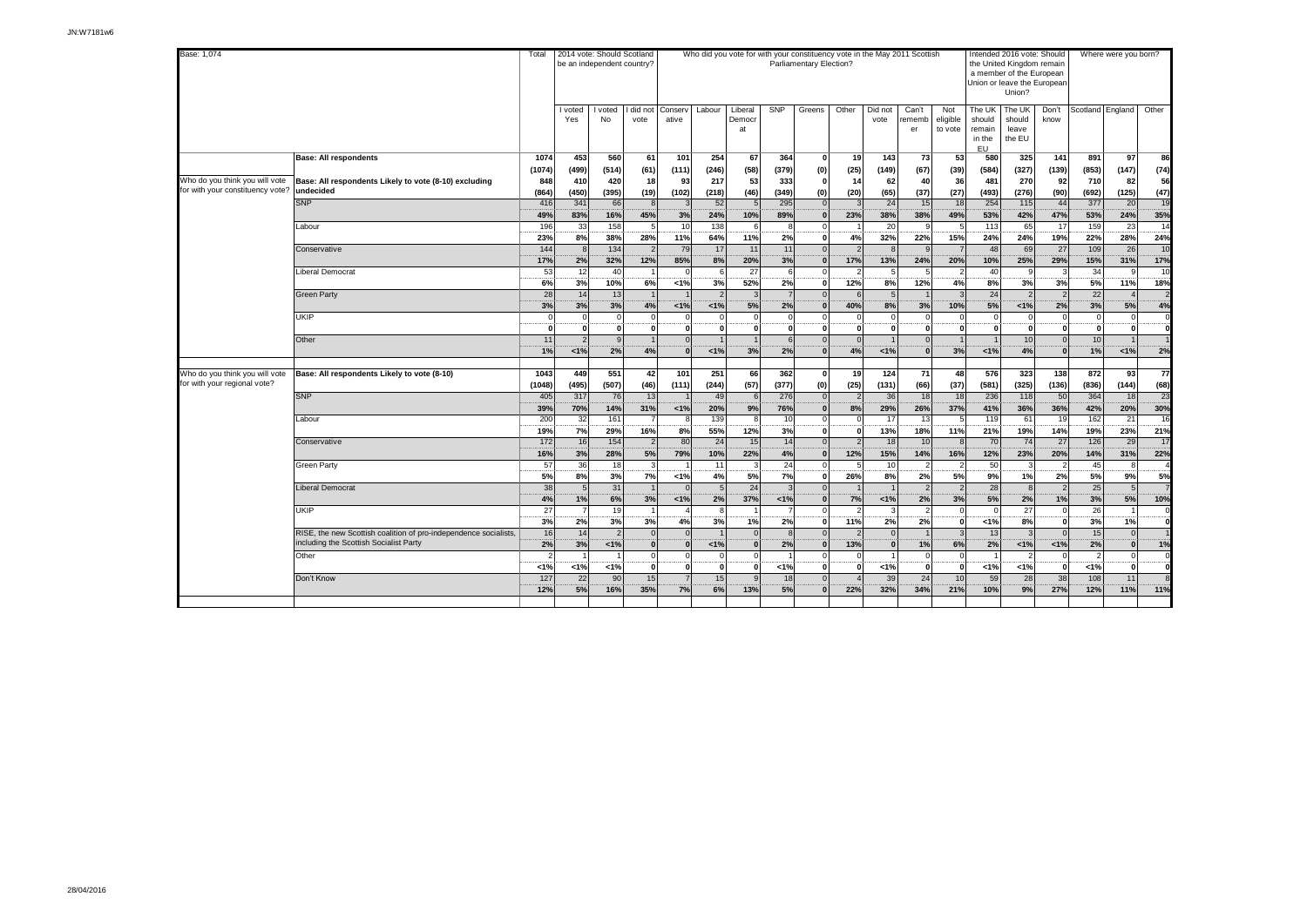| Base: 1,074                                                                            |                                                                                                            | Total          |                 |                          |                 | Gender X Age      |                   |                 | <b>SEG</b>   |                   |                          |              |                          |                              | Who did you vote for in the May 2015 UK Parliamentary Election? |                            |                          |                      |                 |                      |                                |
|----------------------------------------------------------------------------------------|------------------------------------------------------------------------------------------------------------|----------------|-----------------|--------------------------|-----------------|-------------------|-------------------|-----------------|--------------|-------------------|--------------------------|--------------|--------------------------|------------------------------|-----------------------------------------------------------------|----------------------------|--------------------------|----------------------|-----------------|----------------------|--------------------------------|
|                                                                                        |                                                                                                            |                |                 |                          |                 |                   |                   |                 |              |                   |                          |              |                          |                              |                                                                 |                            |                          |                      |                 |                      |                                |
|                                                                                        |                                                                                                            |                |                 |                          |                 |                   |                   |                 |              |                   |                          |              |                          |                              |                                                                 |                            |                          |                      |                 |                      |                                |
|                                                                                        |                                                                                                            |                | Male x<br>16-34 | Male x<br>35-54          | Male x<br>$55+$ | Female<br>x 16-34 | Female<br>x 35-54 | Female<br>x 55+ | ABC1         | C <sub>2</sub> DE | Conserv<br>ative         | Labour       | Liberal<br>Democr<br>at  | SNP                          | <b>UKIP</b>                                                     | Green<br>Party             | Plaid<br>Cymru           | Other                | Did not<br>vote | Can't<br>ememb<br>er | was not<br>eligible<br>to vote |
|                                                                                        |                                                                                                            |                |                 |                          |                 |                   |                   |                 |              |                   |                          |              |                          |                              |                                                                 |                            |                          |                      |                 |                      |                                |
|                                                                                        | <b>Base: All respondents</b>                                                                               | 1074<br>(1074) | 159<br>(85)     | 176<br>(213)             | 179<br>(193)    | 161<br>(173)      | 186<br>(219)      | 212<br>(191)    | 489<br>(626) | 585<br>(448)      | 142<br>(143)             | 232<br>(231) | 72<br>(47)               | 478<br>(477)                 | 14<br>(24)                                                      | 15<br>(31)                 | 0<br>(0)                 | 3<br>(2)             | 82<br>(84)      | 28<br>(26)           | 9<br>(9)                       |
| Who do you think you will vote<br>for with your regional vote?                         | Base: All respondents Likely to vote (8-10) excluding<br>undecided                                         | 916<br>(927)   | 137<br>(75)     | 155<br>(190)             | 169<br>(182)    | 124<br>(134)      | 148<br>(176)      | 183<br>(170)    | 430<br>(551) | 486<br>(376)      | 125<br>(133)             | 203<br>(204) | 64<br>(41)               | 446<br>(446)                 | 13<br>(23)                                                      | 14<br>(28)                 | 0<br>(0)                 | (1)                  | 29<br>(33)      | 13<br>(12)           | $\overline{7}$<br>(6)          |
|                                                                                        | <b>SNP</b>                                                                                                 | 405<br>44%     | 56<br>40%       | 68<br>44%                | 78<br>46%       | 65<br>53%         | 75<br>51%         | 64<br>35%       | 162<br>38%   | 243<br>50%        | 5<br>4%                  | 15<br>7%     | 6<br>9%                  | 362<br>81%                   | $\Omega$<br>$\mathbf{0}$                                        | 7%                         | $\Omega$<br>$\bf{0}$     | $\bf{0}$             | 30%             | 30%                  | $\overline{4}$<br>60%          |
|                                                                                        | abour                                                                                                      | 200<br>22%     | 34<br>25%       | 29<br>19%                | 30<br>18%       | 33<br>26%         | 27<br>19%         | 46<br>25%       | 87<br>20%    | 113<br>23%        | <sub>q</sub><br>8%       | 146<br>72%   | 13%                      | 24<br>5%                     | 15%                                                             | 6%                         | $\Omega$<br>$\bf{0}$     |                      | 21%             | 23%                  | $\Omega$<br>$\Omega$           |
|                                                                                        | Conservative                                                                                               | 172<br>19%     | 19<br>14%       | 26<br>17%                | 37<br>22%       | 15<br>12%         | 32<br>22%         | 43<br>24%       | 104<br>24%   | 68<br>14%         | 100<br>80%               | 23<br>11%    | 22<br>34%                | 10<br>2%                     | 3<br>22%                                                        | $\Omega$<br>$\mathbf{0}$   | $\Omega$<br>$\bf{0}$     | $\Omega$             | 22%             | 42%                  | 19%                            |
|                                                                                        | <b>Green Party</b>                                                                                         | 57<br>6%       | 15<br>11%       | 13<br>8%                 | 4%              | 5%                | 3%                | 12<br>7%        | 35<br>8%     | 21<br>4%          | $\overline{2}$<br>2%     | 4%           | 3%                       | 30<br>7%                     | $\Omega$<br>$\mathbf 0$                                         | 10<br>75%                  | $\Omega$<br>$\mathbf{0}$ |                      | 5%              |                      | 2<br>20%                       |
|                                                                                        | Liberal Democrat                                                                                           | 38<br>4%       | 6%              | $\overline{4}$<br>3%     | 10<br>6%        | 2%                | 2%                | 10<br>5%        | 23<br>5%     | 15<br>3%          | 3<br>3%                  | 5<br>2%      | 26<br>41%                | $\mathbf{0}$<br>$\mathbf{0}$ | $\Omega$<br>3%                                                  | 1%                         | $\Omega$<br>$\bf{0}$     | $\Omega$             | 10%             | $\Omega$<br>$\Omega$ | $\mathbf 0$<br>$\mathbf{0}$    |
|                                                                                        | <b>UKIP</b>                                                                                                | 27<br>3%       | 2<br>2%         | 12<br>7%                 | 2%              | $\mathsf{C}$<br>0 | 2%                | 3%              | 12<br>3%     | 15<br>3%          | 3%                       | 6<br>3%      | $\Omega$<br>$\mathbf{0}$ | 6<br>1%                      | -8<br>60%                                                       | $^{\circ}$<br>$\mathbf{0}$ | $\Omega$<br>0            | $\Omega$<br>$\Omega$ | 7%              | 4%                   | $\Omega$<br>$\mathbf 0$        |
|                                                                                        | RISE, the new Scottish coalition of pro-independence socialists,<br>including the Scottish Socialist Party | 16<br>2%       | 3%              | $\overline{4}$<br>3%     | 3<br>2%         | 2%                | 1%                | 1%              | 1%           | 11<br>2%          | $\overline{0}$           | 1%           | $\Omega$                 | 11<br>3%                     | $\mathbf{0}$<br>$\Omega$                                        | 11%                        | $\Omega$<br>$\Omega$     | 100%                 | 3%              | $\Omega$<br>$\Omega$ | $\mathbf 0$<br>$\bf{0}$        |
|                                                                                        | Other                                                                                                      | 1%             | 0               | $\Omega$<br>$\mathbf{0}$ | 1%              | $\mathbf 0$       | < 1%              | $\mathbf 0$     | 1%           |                   | $\Omega$<br>$\mathbf{0}$ | ö            | $\mathbf 0$              | 1%                           | $\mathbf{0}$                                                    | $\mathbf 0$                | c<br>$\pmb{0}$           | $\mathbf{0}$         | 3%              | n<br>0               | $\Omega$<br>$\bf{0}$           |
|                                                                                        |                                                                                                            |                |                 |                          |                 |                   |                   |                 |              |                   |                          |              |                          |                              |                                                                 |                            |                          |                      |                 |                      |                                |
| Regardless of whether you<br>support or oppose                                         | <b>Base: All respondents</b>                                                                               | 1074<br>(1074) | 159<br>(85)     | 176<br>(213)             | 179<br>(193)    | 161<br>(173)      | 186<br>(219)      | 212<br>(191)    | 489<br>(626) | 585<br>(448)      | 142<br>(143)             | 232<br>(231) | 72<br>(47)               | 478<br>(477)                 | 14<br>(24)                                                      | 15<br>(31)                 | 0<br>(0)                 | (2)                  | 82<br>(84)      | 28<br>(26)           | 9<br>(9)                       |
| independence, which of these<br>closest to your view?                                  | believe Scotland is likely to become independent within the<br>next five to ten years                      | 324<br>30%     | 48<br>30%       | 49<br>28%                | 71<br>40%       | 43<br><b>27%</b>  | 61<br>33%         | 52<br>25%       | 128<br>26%   | 196<br>34%        | 13<br>9%                 | 34<br>15%    | $\mathbf{a}$<br>11%      | 251<br>53%                   | 6%                                                              | 20%                        | $\Omega$<br>$\bf{0}$     |                      | 12<br>15%       | 2%                   | 8%                             |
|                                                                                        | believe Scotland is likely to become independent but not for at<br>least 10 or 15 years                    | 234<br>22%     | 36<br>22%       | 41<br>23%                | 37<br>21%       | 34<br>21%         | 34<br>18%         | 52<br>25%       | 113<br>23%   | 121<br>21%        | 19<br>14%                | 54<br>23%    | 12<br>17%                | 112<br>24%                   | 14%                                                             | 27%                        | $\Omega$<br>$\mathbf 0$  | $\Omega$             | 18<br>22%       | 25%                  | 5<br>53%                       |
|                                                                                        | believe Scotland is likely to become independent but not for at<br>east 20 or 30 years                     | 144<br>13%     | 43<br>27%       | 21<br>12%                | 16<br>9%        | 25<br>15%         | 20<br>11%         | 19<br>9%        | 63<br>13%    | 81<br>14%         | 23<br>16%                | 32<br>14%    | 18<br>25%                | 51<br>11%                    | 13%                                                             | 23%                        | $\Omega$<br>$\bf{0}$     | n                    | 10<br>12%       | 11%                  | $\overline{2}$<br>16%          |
|                                                                                        | don't believe Scotland is likely to become independent at any<br>point in the next few decades             | 267<br>25%     | 23<br>14%       | 47<br>27%                | 50<br>28%       | 37<br>23%         | 50<br>27%         | 61<br>29%       | 146<br>30%   | 121<br>21%        | 70<br>49%                | 92<br>40%    | 24<br>34%                | 38<br>8%                     | $\mathbf{R}$<br>58%                                             | 22%                        | $\Omega$<br>$\mathbf 0$  | $\Omega$             | 22<br>27%       | 32%                  | 8%                             |
|                                                                                        | Don't know                                                                                                 | 105<br>10%     | 6%              | 19<br>11%                | 3%              | 23<br>14%         | 21<br>11%         | 27<br>13%       | 39<br>8%     | 65<br>11%         | 17<br>12%                | 19<br>8%     | 10<br>13%                | 25<br>5%                     | 10%                                                             | 7%                         | $\Omega$<br>$\mathbf{r}$ | 100%                 | 20<br>24%       | 30%                  | 16%                            |
|                                                                                        |                                                                                                            |                |                 |                          |                 |                   |                   |                 |              |                   |                          |              |                          |                              |                                                                 |                            |                          |                      |                 |                      |                                |
| How do you intend to vote in<br>response to the question:<br>Should the United Kingdom | Base: All respondents Likely to vote (8-10)                                                                | 918<br>(930)   | 146<br>(78)     | 151<br>(183)             | 161<br>(177)    | 118<br>(131)      | 159<br>(191)      | 182<br>(170)    | 442<br>(565) | 476<br>(365)      | 130<br>(133)             | 215<br>(213) | 63<br>(43)               | 429<br>(434)                 | 14<br>(24)                                                      | 14<br>(27)                 | $\bf{0}$<br>(0)          | (1)                  | 30<br>(36)      | 19<br>(17)           | $\overline{2}$<br>(2)          |
| remain a member of the<br>European Union or leave the                                  | The UK should remain in the EU                                                                             | 520<br>57%     | 113<br>77%      | 76<br>51%                | 90<br>56%       | 86<br>73%         | 76<br>48%         | 79<br>43%       | 277<br>63%   | 243<br>51%        | 52<br>40%                | 116<br>54%   | 44<br>70%                | 268<br>62%                   | $\overline{2}$<br>15%                                           | 11<br>79%                  | $\Omega$<br>$\mathbf{0}$ | 100%                 | 17<br>55%       | 8<br>42%             | $\overline{2}$<br>100%         |
| European Union?                                                                        | The UK should leave the EU                                                                                 | 301<br>33%     | 25<br>17%       | 65<br>43%                | 61<br>38%       | 23<br>19%         | 55<br>35%         | 73<br>40%       | 121<br>27%   | 180<br>38%        | 64<br>49%                | 72<br>34%    | 14<br>23%                | 122<br>28%                   | 12<br>85%                                                       | 21%                        | $\Omega$<br>$\mathbf{0}$ |                      | 11<br>37%       | 13%                  | $\Omega$<br>$\mathbf{0}$       |
|                                                                                        | Don't know                                                                                                 | 97<br>11%      | 6%              | 10<br>6%                 | 10<br>6%        | 8%                | 28<br>18%         | 31<br>17%       | 44<br>10%    | 53<br>11%         | 14<br>11%                | 27<br>13%    | 8%                       | 39<br>9%                     | $\Omega$<br>$\mathbf{0}$                                        | $\Omega$<br>$\mathbf{0}$   | $\Omega$<br>$\bf{0}$     |                      | 9%              | 45%                  | $\Omega$<br>$\mathbf 0$        |
|                                                                                        |                                                                                                            |                |                 |                          |                 |                   |                   |                 |              |                   |                          |              |                          |                              |                                                                 |                            |                          |                      |                 |                      |                                |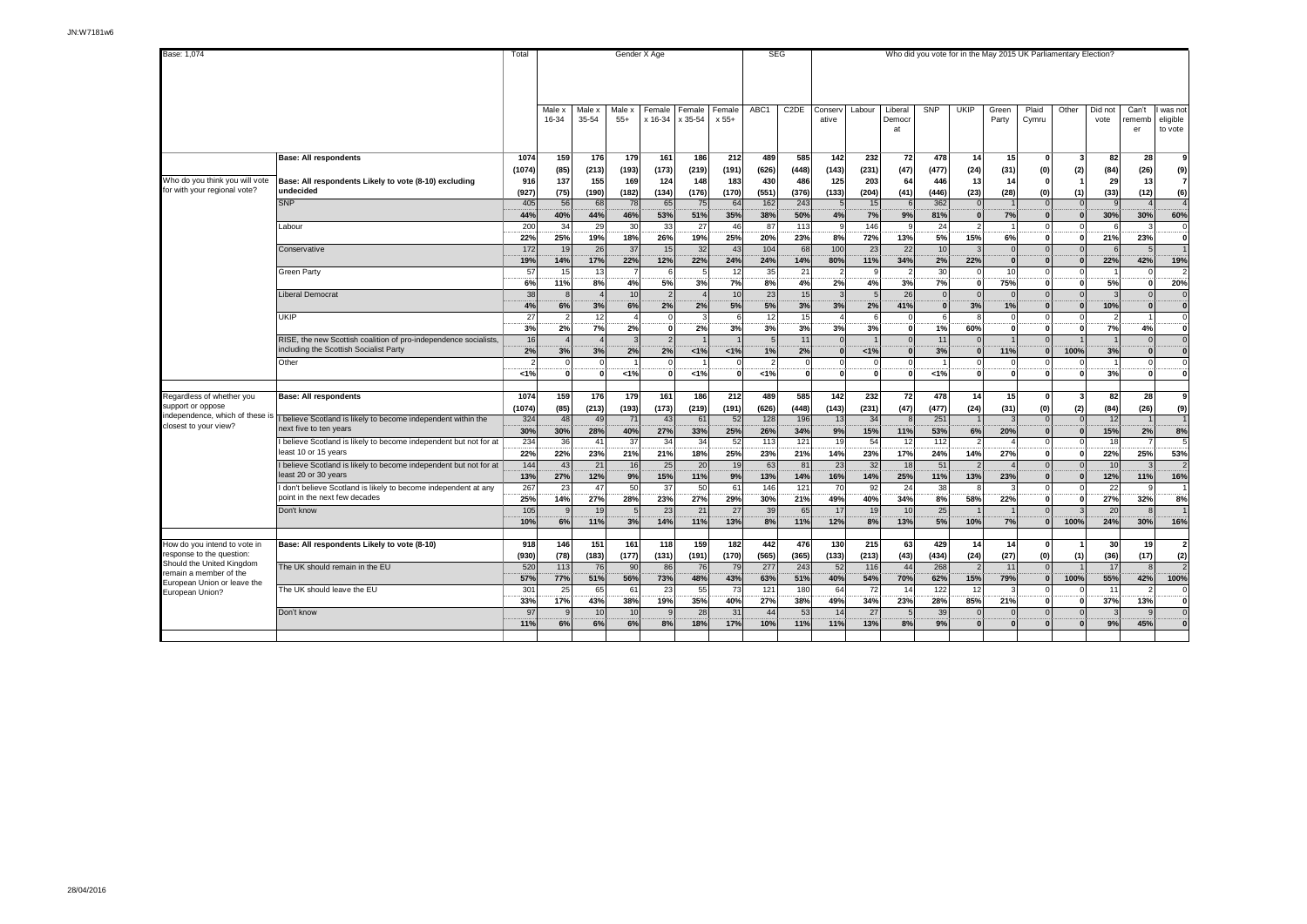| Base: 1,074                                            |                                                                                                            | Total         |                      | 2014 vote: Should Scotland<br>be an independent country? |                 |                      |              | Who did you vote for with your constituency vote in the May 2011 Scottish |              | Parliamentary Election?        |                                 |                 |                       |                            |                                             | Intended 2016 vote: Should<br>the United Kingdom remain<br>a member of the European<br>Union or leave the Europear<br>Union? |               |                  | Where were you born?     |                               |
|--------------------------------------------------------|------------------------------------------------------------------------------------------------------------|---------------|----------------------|----------------------------------------------------------|-----------------|----------------------|--------------|---------------------------------------------------------------------------|--------------|--------------------------------|---------------------------------|-----------------|-----------------------|----------------------------|---------------------------------------------|------------------------------------------------------------------------------------------------------------------------------|---------------|------------------|--------------------------|-------------------------------|
|                                                        |                                                                                                            |               | I voted<br>Yes       | voted<br>No                                              | did not<br>vote | Conserv<br>ative     | Labour       | Liberal<br>Democr<br>at                                                   | SNP          | Greens                         | Other                           | Did not<br>vote | Can't<br>rememb<br>er | Not<br>eligible<br>to vote | The UK<br>should<br>remain<br>in the<br>EU. | The Ur<br>should<br>leave<br>the EU                                                                                          | Don't<br>know | Scotland England |                          | Other                         |
|                                                        | <b>Base: All respondents</b>                                                                               | 1074          | 453                  | 560                                                      | 61              | 101                  | 254          | 67                                                                        | 364          | $\mathbf{0}$                   | 19                              | 143             | 73                    | 53                         | 580                                         | 325                                                                                                                          | 141           | 891              | 97                       | 86                            |
| Who do you think you will vote                         | Base: All respondents Likely to vote (8-10) excluding                                                      | (1074)<br>916 | (499)<br>427         | (514)<br>461                                             | (61)<br>27      | (111)<br>94          | (246)<br>236 | (58)<br>57                                                                | (379)<br>344 | (0)<br>$\mathbf{0}$            | (25)<br>15                      | (149)<br>85     | (67)<br>47            | (39)<br>38                 | (584)<br>516                                | (327)<br>295                                                                                                                 | (139)<br>100  | (853)<br>765     | (147)<br>83              | (74)<br>69                    |
| for with your regional vote?                           | undecided                                                                                                  | (927)         | (470)                | (427)                                                    | (30)            | (105)                | (230)        | (49)                                                                      | (358)        | (0)                            | (21)                            | (92)            | (42)                  | (30)                       | (525)                                       | (300)                                                                                                                        | (97)          | (742)            | (128)                    | (57)                          |
|                                                        | SNP                                                                                                        | 405<br>44%    | 317<br>74%           | 76<br>16%                                                | 13<br>48%       |                      | 49<br>21%    | 6<br>11%                                                                  | 276<br>80%   | $\Omega$<br>$\Omega$           | $\overline{\phantom{a}}$<br>11% | 36<br>42%       | 18<br>39%             | 18<br>47%                  | 236<br>46%                                  | 118<br>40%                                                                                                                   | 50<br>50%     | 364<br>48%       | 18<br>22%                | 23<br>33%                     |
|                                                        | Labour                                                                                                     | 200           | 32                   | 161                                                      |                 | 1%<br>8              | 139          | 8                                                                         | 10           |                                | $\Omega$                        | 17              | 13                    |                            | 119                                         | 61                                                                                                                           | 19            | 162              | 21                       | 16                            |
|                                                        |                                                                                                            | 22%           | 7%                   | 35%                                                      | 25%             | 8%                   | 59%          | 14%                                                                       | 3%           | $\mathbf{0}$                   | $\mathbf{0}$                    | 20%             | 27%                   | 14%                        | 23%                                         | 21%                                                                                                                          | 19%           | 21%              | 26%                      | 24%                           |
|                                                        | Conservative                                                                                               | 172<br>19%    | 16<br>4%             | 154<br>33%                                               | 8%              | 80<br>85%            | 24<br>10%    | 15<br>25%                                                                 | 14<br>4%     |                                | 16%                             | 18<br>21%       | 10<br>22%             | 21%                        | 70<br>13%                                   | 74<br>25%                                                                                                                    | 27<br>27%     | 126<br>16%       | 29<br>35%                | 17<br>25%                     |
|                                                        | <b>Green Party</b>                                                                                         | 57            | 36                   | 18                                                       |                 |                      | 11           | 3                                                                         | 24           |                                |                                 | 10              |                       |                            | 50                                          |                                                                                                                              |               | 45               | £                        |                               |
|                                                        |                                                                                                            | 6%            | 8%                   | 4%                                                       | 10%             | 1%                   | 4%           | 6%                                                                        | 7%           | $\Omega$                       | 33%                             | 11%             | 3%                    | 6%                         | 10%                                         | 1%                                                                                                                           | 2%            | 6%               | 10%                      | 6%                            |
|                                                        | <b>Liberal Democrat</b>                                                                                    | 38<br>4%      | $\overline{5}$<br>1% | 31                                                       |                 | $\Omega$             | 5            | 24<br>42%                                                                 | 1%           | $\Omega$                       | 9%                              | 1%              | $\overline{2}$<br>3%  |                            | 28<br>5%                                    | 8<br>3%                                                                                                                      | 2%            | 25<br>3%         | F<br>6%                  | 11%                           |
|                                                        | <b>UKIP</b>                                                                                                | 27            |                      | 7%<br>19                                                 | 4%              | 1%                   | 2%           |                                                                           |              |                                |                                 |                 |                       | 4%                         | $\sqrt{2}$                                  | 27                                                                                                                           |               | 26               |                          | $\Omega$                      |
|                                                        |                                                                                                            | 3%            | 2%                   | 4%                                                       | 5%              | 4%                   | 3%           | 2%                                                                        | 2%           |                                | 14%                             | 4%              | 3%                    |                            | 1%                                          | 9%                                                                                                                           |               | 3%               | 1%                       | $\mathbf{0}$                  |
|                                                        | RISE, the new Scottish coalition of pro-independence socialists.<br>including the Scottish Socialist Party | 16            | 14<br>3%             | $\overline{2}$                                           |                 | $\Omega$<br>$\Omega$ |              | $\Omega$                                                                  |              |                                |                                 | $\Omega$        | 2%                    |                            | 13                                          | $\overline{3}$                                                                                                               |               | 15<br>2%         | $\Omega$                 |                               |
|                                                        | Other                                                                                                      | 2%            |                      | 1%                                                       |                 | $\Omega$             | 1%<br>C      | $\mathbf{0}$<br>$\Omega$                                                  | 2%           |                                | 17%<br>$\Omega$                 | $\Omega$        | $\Omega$              | 8 <sup>o</sup>             | 2%<br>$\overline{1}$                        | 1%<br>$\overline{2}$                                                                                                         | 1%            | $\overline{2}$   | $\mathbf{0}$<br>$\Omega$ | 2%<br>$\Omega$                |
|                                                        |                                                                                                            | 1%            | 1%                   | 1%                                                       | $\Omega$        | $\mathbf 0$          | $\Omega$     | $\mathbf 0$                                                               | 1%           | $\mathbf{0}$                   | $\mathbf{0}$                    | 1%              | $\mathbf{0}$          |                            | 1%                                          | 1%                                                                                                                           | $\Omega$      | 1%               | 0                        | ō                             |
| Regardless of whether you                              | <b>Base: All respondents</b>                                                                               | 1074          | 453                  | 560                                                      | 61              | 101                  | 254          | 67                                                                        | 364          | $\sqrt{ }$                     | 19                              | 143             | 73                    | 53                         | 580                                         | 325                                                                                                                          | 141           | 891              | 97                       | 86                            |
| support or oppose                                      |                                                                                                            | (1074)        | (499)                | (514)                                                    | (61)            | (111)                | (246)        | (58)                                                                      | (379)        | (0)                            | (25)                            | (149)           | (67)                  | (39)                       | (584)                                       | (327)                                                                                                                        | (139)         | (853)            | (147)                    | (74)                          |
| closest to your view?                                  | independence, which of these is I believe Scotland is likely to become independent within the              | 324           | 254                  | 54                                                       | 16              | 11                   | 52           | 8                                                                         | 188          | $\Omega$                       |                                 | 37              | 11                    | 13                         | 186                                         | 102                                                                                                                          | 32            | 275              | 24                       | 25                            |
|                                                        | next five to ten years<br>I believe Scotland is likely to become independent but not for at                | 30%<br>234    | 56%<br>107           | 10%<br>113                                               | 26%<br>14       | 11%<br>21            | 21%<br>53    | 12%<br>13                                                                 | 52%<br>90    | $\Omega$                       | 21%<br>5                        | 26%<br>20       | 15%<br>16             | 25%<br>16                  | 32%<br>134                                  | 31%<br>61                                                                                                                    | 23%<br>32     | 31%<br>195       | 24%<br>20                | 29%<br>19                     |
|                                                        | least 10 or 15 years                                                                                       | 22%           | 24%                  | 20%                                                      | 23%             | 20%                  | 21%          | 19%                                                                       | 25%          | $\mathbf{0}$                   | 26%                             | 14%             | 22%                   | 30%                        | 23%                                         | 19%                                                                                                                          | 23%           | 22%              | 21%                      | 22%                           |
|                                                        | believe Scotland is likely to become independent but not for at                                            | 144           | 46                   | 89                                                       |                 | 12                   | 39           | 11                                                                        | 34           |                                |                                 | 23              | 13                    | 10                         | 94                                          | 35                                                                                                                           | 13            | 111              | 11                       | 23                            |
|                                                        | least 20 or 30 years<br>I don't believe Scotland is likely to become independent at any                    | 13%<br>267    | 10%<br>23            | 16%<br>232                                               | 14%<br>12       | 12%<br>51            | 15%<br>89    | 16%<br>30                                                                 | 9%<br>33     |                                | 15%                             | 16%<br>33       | 18%<br>19             | 19%                        | 16%<br>119                                  | 11%<br>101                                                                                                                   | 9%<br>37      | 12%<br>224       | 11%<br>30                | <b>26%</b><br>$\overline{13}$ |
|                                                        | point in the next few decades                                                                              | 25%           | 5%                   | 42%                                                      | <b>20%</b>      | 51%                  | 35%          | 44%                                                                       | 9%           | $\Omega$                       | 27%                             | 23%             | 26%                   | 14%                        | 21%                                         | 31%                                                                                                                          | 26%           | 25%              | 31%                      | 15%                           |
|                                                        | Don't know                                                                                                 | 105           | 23                   | 71                                                       | 10              | 6                    | 21           | 6                                                                         | 20           | $\Omega$                       |                                 | 30              | 14                    |                            | 46                                          | 24                                                                                                                           | 28            | 86               | 12                       |                               |
|                                                        |                                                                                                            | 10%           | 5%                   | 13%                                                      | 17%             | 6%                   | 8%           | 9%                                                                        | 6%           |                                | 10%                             | 21%             | 19%                   | 119                        | 8%                                          | 8%                                                                                                                           | 20%           | 10%              | 13%                      | 8%                            |
| How do you intend to vote in                           | Base: All respondents Likely to vote (8-10)                                                                | 918           | 421                  | 480                                                      | 18              | 97                   | 228          | 58                                                                        | 343          | n                              | 17                              | 85              | 50                    | 41                         | 520                                         | 301                                                                                                                          | 97            | 771              | 85                       | 62                            |
| response to the question:<br>Should the United Kingdom |                                                                                                            | (930)         | (457)                | (450)                                                    | (23)            | (107)                | (226)        | (50)                                                                      | (357)        | (0)                            | (22)                            | (90)            | (48)                  | (30)                       | (529)                                       | (306)                                                                                                                        | (95)          | (744)            | (130)                    | (56)                          |
| remain a member of the                                 | The UK should remain in the EU                                                                             | 520<br>57%    | 261<br>62%           | 245<br>51%                                               | 15<br>81%       | 34<br>36%            | 129<br>57%   | 42<br>72%                                                                 | 199<br>58%   | $\overline{0}$<br>$\mathbf{0}$ | 10<br>57%                       | 50<br>58%       | 25<br>51%             | 32<br>78%                  | 520<br>100%                                 | $\mathbf{0}$<br>$\mathbf{0}$                                                                                                 |               | 429<br>56%       | 46<br>54%                | 46<br><b>74%</b>              |
| European Union or leave the<br>European Union?         | The UK should leave the EU                                                                                 | 301           | 128                  | 170                                                      |                 | 49                   | 76           | 12                                                                        | 110          |                                | 6                               | 29              | 14                    |                            |                                             | 301                                                                                                                          |               | 256              | 35                       | 10                            |
|                                                        |                                                                                                            | 33%           | 30%                  | 35%                                                      | 17%             | 51%                  | 34%          | 21%                                                                       | 32%          |                                | 33%                             | 34%             | 27%                   | 13%                        | $\mathbf 0$                                 | 100%                                                                                                                         |               | 33%              | 41%                      | 17%                           |
|                                                        | Don't know                                                                                                 | 97<br>11%     | 32<br>8%             | 65<br>13%                                                | 2%              | 13<br>14%            | 23<br>10%    | 7%                                                                        | 34<br>10%    |                                | 11%                             | 8%              | 11<br>22%             | 9 <sup>°</sup>             | $\Omega$<br>$\bf{0}$                        | $\Omega$<br>$\mathbf{0}$                                                                                                     | 97<br>100%    | 86<br>11%        | 6%                       | 10%                           |
|                                                        |                                                                                                            |               |                      |                                                          |                 |                      |              |                                                                           |              |                                |                                 |                 |                       |                            |                                             |                                                                                                                              |               |                  |                          |                               |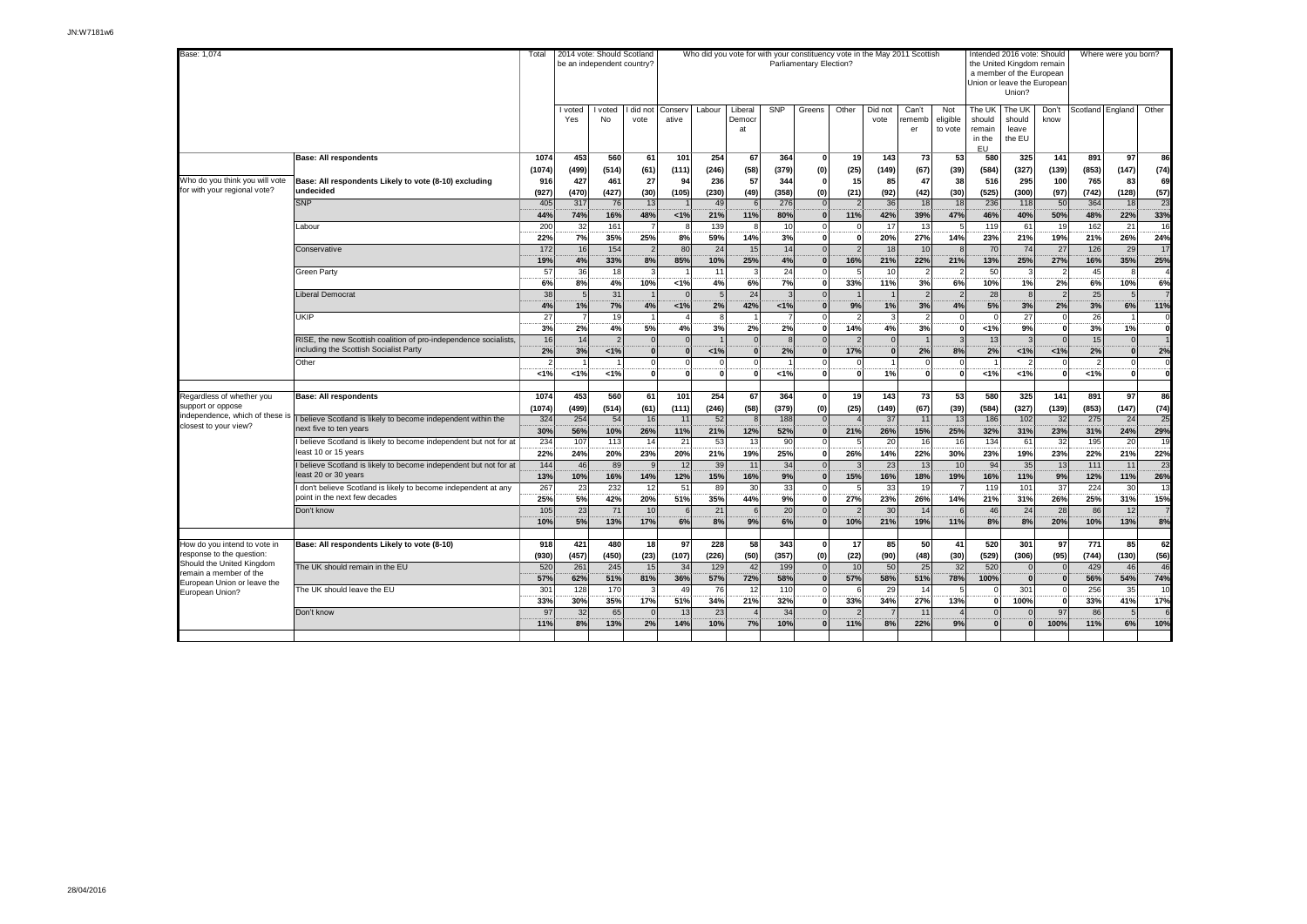| Base: 1,074                                                                                   |                                                                           | Total               |                   |                    | Gender X Age         |                       |                    |                    | <b>SEG</b>               |                     |                    |                         |                         |                     |                              | Who did you vote for in the May 2015 UK Parliamentary Election? |                                         |       |                  |                       |                                |
|-----------------------------------------------------------------------------------------------|---------------------------------------------------------------------------|---------------------|-------------------|--------------------|----------------------|-----------------------|--------------------|--------------------|--------------------------|---------------------|--------------------|-------------------------|-------------------------|---------------------|------------------------------|-----------------------------------------------------------------|-----------------------------------------|-------|------------------|-----------------------|--------------------------------|
|                                                                                               |                                                                           |                     | Male x<br>16-34   | Male ><br>35-54    | Male<br>$55+$        | Female<br>x 16-34     | Female<br>x 35-54  | Female<br>x 55+    | ABC1                     | C <sub>2</sub> DE   | Conserv<br>ative   | Labour                  | Liberal<br>Democr<br>at | SNP                 | UKIP                         | Green<br>Party                                                  | Plaid<br>Cymru                          | Other | Did not<br>vote  | Can't<br>rememb<br>er | was not<br>eligible<br>to vote |
|                                                                                               | <b>Base: All respondents</b>                                              | 107<br>(1074)       | 159<br>(85)       | 176<br>(213)       | 179<br>(193)         | 161<br>(173)          | 186<br>(219)       | 212<br>(191)       | 489<br>(626)             | 585<br>(448)        | 142<br>(143)       | 232<br>(231)            | 72<br>(47)              | 478<br>(477)        | 14<br>(24)                   | 15<br>(31)                                                      | $\Omega$<br>(0)                         | (2)   | 82<br>(84)       | 28<br>(26)            | (9)                            |
| How do you intend to vote in<br>response to the question:                                     | Base: All respondents Likely to vote (8-10) excluding<br>undecided        | 821<br>(835)        | 138<br>(72)       | 142<br>(172)       | 151<br>(166)         | 109<br>(118)          | 131<br>(160)       | 151<br>(147)       | 398<br>(513)             | 423<br>(322)        | 116<br>(117)       | 188<br>(189)            | 58<br>(39)              | 390<br>(393)        | 14<br>(24)                   | 14<br>(27)                                                      | $\mathbf{0}$<br>(0)                     | (1)   | 28<br>(33)       | 11<br>(10)            | 2<br>(2)                       |
| Should the United Kingdom<br>remain a member of the<br>European Union or leave the            | The UK should remain in the EU                                            | 520<br>63%          | 113<br>82%        | 76<br>54%          | 90<br>60%            | 86<br>79%             | 76<br>58%          | 79<br>52%          | 277<br>70%               | 243<br>57%          | 52<br>45%          | 116<br>62%              | 44<br>75%               | 268<br>69%          | $\overline{2}$<br>15%        | 11<br>79%                                                       | $\mathbf{0}$                            | 100%  | 17<br>60%        | 77%                   | $\overline{2}$<br>100%         |
| European Union?                                                                               | The UK should leave the EU                                                | 301<br>37%          | 25<br>18%         | 65<br>46%          | 61<br>40%            | 23<br>21%             | 55<br>42%          | 73<br>48%          | 121<br>30%               | 180<br>43%          | 64<br>55%          | 72<br>38%               | 14<br>25%               | 122<br>31%          | 12<br>85%                    | 3<br>21%                                                        | $\Omega$<br>$\mathbf{0}$                |       | 11<br>40%        | 23%                   | $\Omega$<br>$\mathbf 0$        |
| If a majority of people in the UK<br>voted for the UK to leave the                            | <b>Base: All respondents</b>                                              | 1074<br>(1074       | 159<br>(85)       | 176<br>(213)       | 179<br>(193)         | 161<br>(173)          | 186<br>(219)       | 212<br>(191)       | 489<br>(626)             | 585<br>(448)        | 142<br>(143)       | 232<br>(231)            | 72<br>(47)              | 478<br>(477)        | 14<br>(24)                   | 15<br>(31)                                                      | $\mathbf{0}$<br>(0)                     | (2)   | 82<br>(84)       | 28<br>(26)            | 9<br>(9)                       |
| EU, would you support another<br>referendum being held on<br>Scottish independence?           | Yes                                                                       | 483<br>45%          | 101<br>63%        | 88<br>50%          | 82<br>46%            | 75<br>46%             | 76<br>41%          | 62<br>29%          | 212<br>43%               | 271<br>46%          | 12<br>8%           | 55<br>24%               | 16<br>22%               | 366<br>77%          | $\mathcal{P}$<br>11%         | $\epsilon$<br>42%                                               | $\Omega$<br>$\mathbf{0}$                | 52%   | 21<br>25%        | 5%                    | $\overline{4}$<br>41%          |
|                                                                                               | No                                                                        | 462<br>43%          | 49<br>31%         | 74<br>42%          | 88<br>49%            | 60<br>37%             | 80<br>43%          | 111<br>52%         | 232<br>47%               | 230<br>39%          | 118<br>84%         | 152<br>65%              | 49<br>69%               | 65<br>14%           | 12<br>84%                    | 21%                                                             | $\mathbf{0}$                            | 48%   | 41<br>50%        | 16<br>58%             | $\Delta$<br>40%                |
|                                                                                               | Don't know                                                                | 129<br>12%          | 9<br>6%           | 14<br>8%           | 5%                   | 26<br>16%             | 30<br>16%          | 40<br>19%          | 44<br>9%                 | 85<br>14%           | 12<br>8%           | 26<br>11%               | 9%                      | 47<br>10%           | 5%                           | 6<br>37%                                                        | $\Omega$<br>$\mathbf{0}$                |       | 20<br>24%        | 10<br>37%             | $\overline{c}$<br>19%          |
| And if a majority of people in<br>the UK voted for the UK to                                  | <b>Base: All respondents</b>                                              | 1074<br>(1074       | 159<br>(85)       | 176<br>(213)       | 179<br>(193)         | 161<br>(173)          | 186<br>(219)       | 212<br>(191)       | 489<br>(626)             | 585<br>(448)        | 142<br>(143)       | 232<br>(231)            | 72<br>(47)              | 478<br>(477)        | 14<br>(24)                   | 15<br>(31)                                                      | $\mathbf{0}$<br>(0)                     | (2)   | 82<br>(84)       | 28<br>(26)            | 9<br>(9)                       |
| leave the EU, how would you<br>vote in another Scottish<br>independence referendum in         | Yes                                                                       | 476<br>44%          | 88<br>55%         | 85<br>48%          | 86<br>48%            | 67<br>42%             | 81<br>43%          | 71<br>33%          | 200<br>41%               | 277<br>47%          | 11<br>8%           | 48<br>21%               | 14<br>19%               | 370<br>78%          | $\overline{2}$<br>11%        | $\mathbf{g}$<br>51%                                             | $\Omega$<br>$\mathbf{0}$                | 52%   | 15<br>18%        | 3<br>10%              | 5<br>51%                       |
| response to the question: should<br>Scotland be an independent<br>country?                    | No<br>Don't know                                                          | 458<br>43%<br>117   | 49<br>31%<br>18   | 72<br>41%<br>13    | 80<br>45%<br>11      | 61<br>38%<br>26       | 84<br>45%<br>21    | 112<br>53%<br>27   | 231<br>47%<br>55         | 228<br>39%<br>62    | 119<br>84%<br>12   | 151<br>65%<br>32        | 47<br>65%<br>11         | 69<br>14%<br>38     | 12<br>84%                    | 5 <sup>1</sup><br>34%<br>$\overline{2}$                         | $\Omega$<br>$\mathbf{0}$<br>$\mathbf 0$ |       | 35<br>42%<br>13  | 18<br>63%             | 3<br>38%<br>$\mathbf 0$        |
|                                                                                               | Would not vote                                                            | 11%<br>22           | 12%               | 8%<br>6            | 6%<br>$\overline{2}$ | 16%<br>$\overline{7}$ | 11%                | 13%                | 11%                      | 11%<br>18           | 8%<br>$\Omega$     | 14%                     | 15%<br>$^{\circ}$       | 8%<br>$\mathbf 0$   | 5%<br>$\mathbf 0$            | 15%<br>$\Omega$                                                 | $\mathbf{0}$<br>$\Omega$                |       | 16%<br>19        | 26%<br>n              | 3%                             |
|                                                                                               |                                                                           | 2%                  | 2%                | 3%                 | 1%                   | 4%                    | $\mathbf 0$        | 1%                 | 1%                       | 3%                  | $\mathbf 0$        | 1%                      | $\mathbf 0$             | $\mathbf 0$         | $\mathbf 0$                  | $\mathbf{0}$                                                    | $\mathbf{0}$                            | 48%   | 23%              | 1%                    | 8%                             |
| And if a majority of people in<br>the UK voted for the UK to<br>leave the EU, how would you   | Base: All respondents Likely to vote (8-10)                               | 976<br>(987)        | 151<br>(81)       | 163<br>(200)       | 171<br>(186)         | 128<br>(141)          | 173<br>(204)       | 189<br>(175)       | 459<br>(586)             | 517<br>(401)        | 138<br>(139)       | 222<br>(219)            | 61<br>(42)              | 454<br>(460)        | 14<br>(24)                   | 15<br>(29)                                                      | $\mathbf{0}$<br>(0)                     | (1)   | 43<br>(46)       | 23<br>(21)            | 6<br>(6)                       |
| vote in another Scottish<br>independence referendum in                                        | Yes                                                                       | 458<br>47%<br>428   | 87<br>58%<br>47   | 82<br>51%<br>69    | 84<br>49%<br>77      | 62<br>48%<br>50       | 77<br>44%<br>79    | 66<br>35%<br>106   | 193<br><b>42%</b><br>220 | 265<br>51%<br>208   | 11<br>8%<br>117    | 44<br>20%<br>150        | 11<br>18%<br>43         | 365<br>80%<br>57    | $\overline{2}$<br>11%<br>12  | $\mathbf{8}$<br>54%                                             | $\Omega$<br>$\bf{0}$<br>$\Omega$        | 100%  | 11<br>25%<br>27  | 7%<br>18              | $\mathbf{A}$<br>69%            |
| response to the question: should<br>Scotland be an independent<br>country?                    | No<br>Don't know                                                          | 44%<br>90           | 31%<br>17         | 42%<br>12          | 45%<br>11            | 39%<br>17             | 46%<br>17          | 56%<br>17          | 48%<br>46                | 40%<br>45           | 85%<br>10          | 68%<br>28               | 70%<br>8                | 12%<br>32           | 84%                          | 31%<br>$\overline{2}$                                           | $\mathbf{0}$<br>$\Omega$                |       | 62%              | 77%                   | 25%<br>$\overline{0}$          |
|                                                                                               | Would not vote                                                            | 9%                  | 11%<br>$\Omega$   | 7%<br>$\mathbf 0$  | 6%                   | 13%                   | 10%<br>$\Omega$    | 9%                 | 10%                      | 9%                  | 8%<br>$^{\circ}$   | 13%<br>$^{\circ}$       | 12%<br>0                | 7%<br>0             | 5%<br>$\mathbf 0$            | 16%<br>$\Omega$                                                 | $\Omega$<br>$\Omega$                    |       | 13%<br>ſ         | 16%<br>$\Omega$       | 6%<br>$\mathbf 0$              |
|                                                                                               |                                                                           |                     | $\mathbf 0$       | ¨o⊺                | $\mathbf{0}$         | $\overline{0}$        | $\mathbf{0}$       | ō                  | $\mathbf{0}$             | $\mathbf{0}$        | $\mathbf 0$        | $\overline{\mathbf{0}}$ | $\pmb{0}$               | $\overline{0}$      | $\mathbf{0}$                 | ō                                                               | $\mathbf{0}$                            | O     | $\mathbf 0$      | 0                     | $\pmb{0}$                      |
| And if a majority of people in<br>the UK voted for the UK to<br>leave the EU, how would you   | Base: All respondents Likely to vote (8-10) excluding<br>undecided<br>Yes | 886<br>(902)<br>458 | 134<br>(74)<br>87 | 151<br>(184)<br>82 | 160<br>(174)<br>84   | 111<br>(126)<br>62    | 157<br>(183)<br>77 | 172<br>(161)<br>66 | 413<br>(529)<br>193      | 473<br>(373)<br>265 | 127<br>(126)<br>11 | 194<br>(196)<br>44      | 54<br>(38)<br>11        | 422<br>(430)<br>365 | 13<br>(23)<br>$\overline{2}$ | 12<br>(25)<br>$\mathcal{B}$                                     | $\mathbf{0}$<br>(0)<br>$\Omega$         | (1)   | 38<br>(41)<br>11 | 19<br>(17)            | 5<br>(5)<br>$\overline{4}$     |
| vote in another Scottish<br>independence referendum in<br>response to the question: should No |                                                                           | 52%<br>428          | 65%<br>47         | 54%<br>69          | 52%<br>77            | 56%<br>50             | 49%<br>79          | 38%<br>106         | 47%<br>220               | 56%<br>208          | 8%<br>117          | 23%<br>150              | 20%<br>43               | 87%<br>57           | 12%<br>12                    | 64%                                                             | $\mathbf{0}$<br>$\Omega$                | 100%  | 29%<br>27        | 8%<br>18              | 73%                            |
| Scotland be an independent                                                                    |                                                                           | 48%                 | 35%               | 46%                | 48%                  | 44%                   | 51%                | 62%                | 53%                      | 44%                 | 92%                | 77%                     | 80%                     | 13%                 | 88%                          | 36%                                                             | $\Omega$                                |       | 71%              | 92%                   | 27%                            |